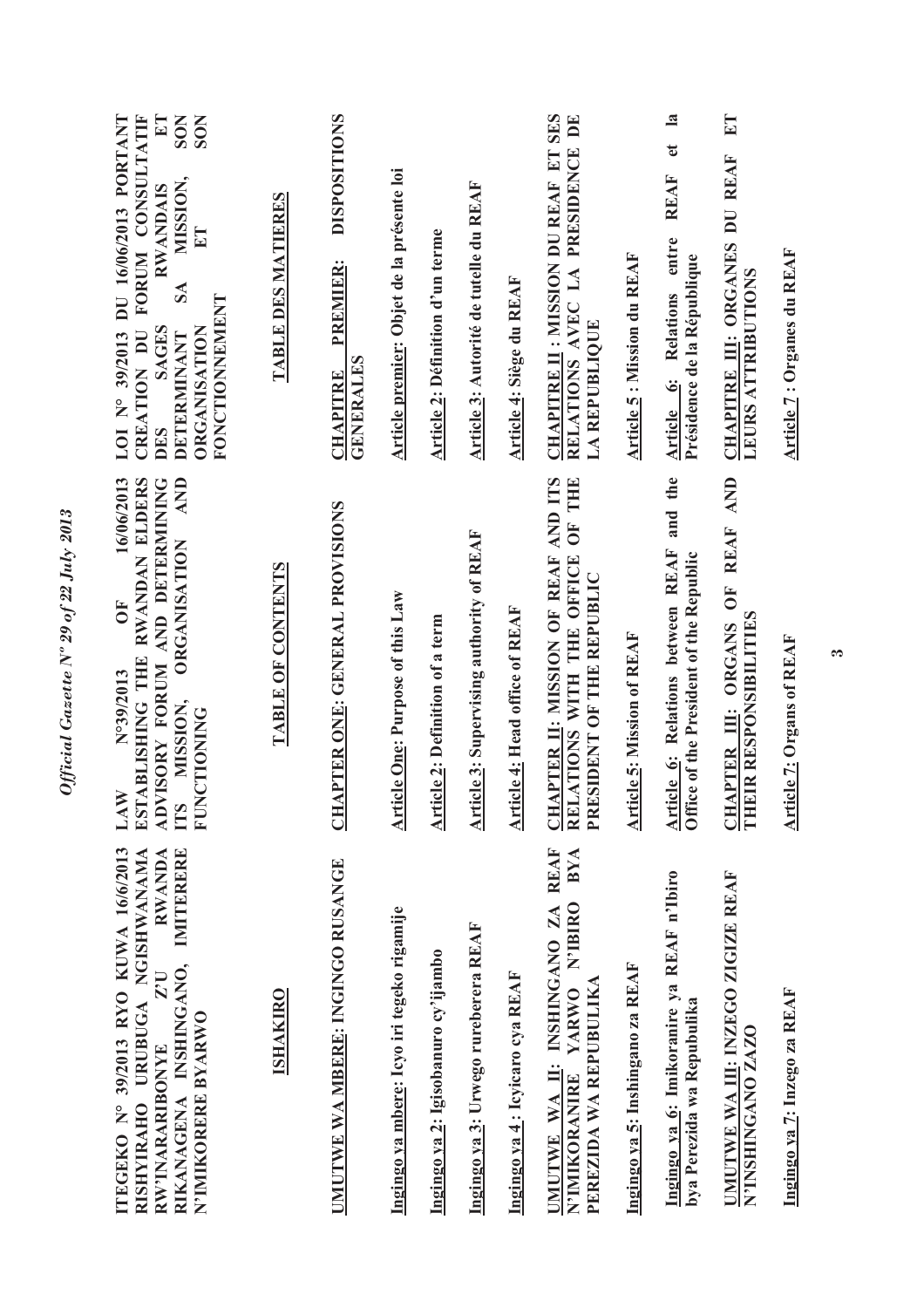| Icyiciro cya mbere: Inama y'Inararibonye                                              | <b>Section One: Council of Elders</b>                                                                                   | Section première : Conseil des Sages                                                                                          |
|---------------------------------------------------------------------------------------|-------------------------------------------------------------------------------------------------------------------------|-------------------------------------------------------------------------------------------------------------------------------|
| Ingingo ya 8: Inshingano z'Inama<br>y'Inararibonye                                    | Responsibilities of the Council of<br>Article 8:<br>lers<br>Eld                                                         | <b>Article 8: Attributions du Conseil des Sages</b>                                                                           |
| Ingingo ya 9: Abagize Inama y'Inararibonye                                            | <b>Article 9: Members of the Council of Elders</b>                                                                      | Article 9: Membres du Conseil des Sages                                                                                       |
| y'abagize Inama<br>Manda<br><b>10:</b><br>y'Inararibonye<br>V2<br>Ingingo             | Article 10: Term of office of members of the<br><b>Council of Elders</b>                                                | Article 10: Mandat des membres du Conseil<br>des Sages                                                                        |
| Ingingo ya 11: Ibigenderwaho mu guhitamo<br>Inararibonye                              | <b>Article 11: Criteria of selection of Elders</b>                                                                      | Article 11: Critères de sélection des Sages                                                                                   |
| Ingingo ya 12: Impamvu zo kuva mu Nama<br>y'Inararibonye                              | membership in<br>Article 12: Grounds for losing<br>the Council of Elders                                                | Raisons de perte de la qualité de<br>membre du Conseil des Sages<br>Article 12:                                               |
| n'ivanwaho<br>ry'abagize Inama y'Inararibonye<br>Ishyirwaho<br>13:<br>$V2$<br>Ingingo | Appointment and removal of the<br>members of the Council of Elders<br>Article 13:                                       | des<br>révocation<br>membres du Conseil des Sages<br>$\mathbf{e}$<br>Nomination<br>Article 13:                                |
| Ingingo ya 14: Indangagaciro z'ingenzi mu<br>kazi k'abagize Inama y'Inararibonye      | Article 14: Key values guiding members of the<br>Council of Elders in their duties                                      | guidant les<br>dans leurs<br>des Sages<br>Article 14: Principales valeurs<br>Conseil<br>$\frac{1}{d}$<br>membres<br>fonctions |
| Ingingo ya 15: Ibigenerwa abagize Inama<br>y'Inararibonye                             | Article 15: Benefits allocated to members of the<br><b>Council of Elders</b>                                            | Article 15: Avantages alloués aux membres du<br><b>Conseil des Sages</b>                                                      |
| Icyiciro cya 2: Biro ya REAF n'inshingano<br>zayo                                     | its<br>and<br><b>REAF</b><br>$\mathbf{d}$<br><b>Bureau</b><br>responsibilities<br>$\ddot{\mathbf{c}}$<br><b>Section</b> | Section 2: Bureau du REAF et ses attributions                                                                                 |
| Ingingo ya 16: Abagize Biro ya REAF                                                   | <b>Article 16: Members of the Bureau of REAF</b>                                                                        | <b>Article 16: Composition du Bureau du REAF</b>                                                                              |
| Ingingo ya 17: Inshingano za Biro za REAF                                             | Bureau of<br>Responsibilities of the<br>Article 17:<br>REAF                                                             | <b>Article 17: Attributions du Bureau du REAF</b>                                                                             |
| Ingingo ya 18: Inshingano za Perezida wa<br>REAF                                      | <b>Article 18: Duties of the Chairperson of REAF</b>                                                                    | Article 18: Attributions du Président du REAF                                                                                 |

Official Gazette Nº 29 of 22 July 2013 *Official Gazette Nº 29 of 22 July 2013*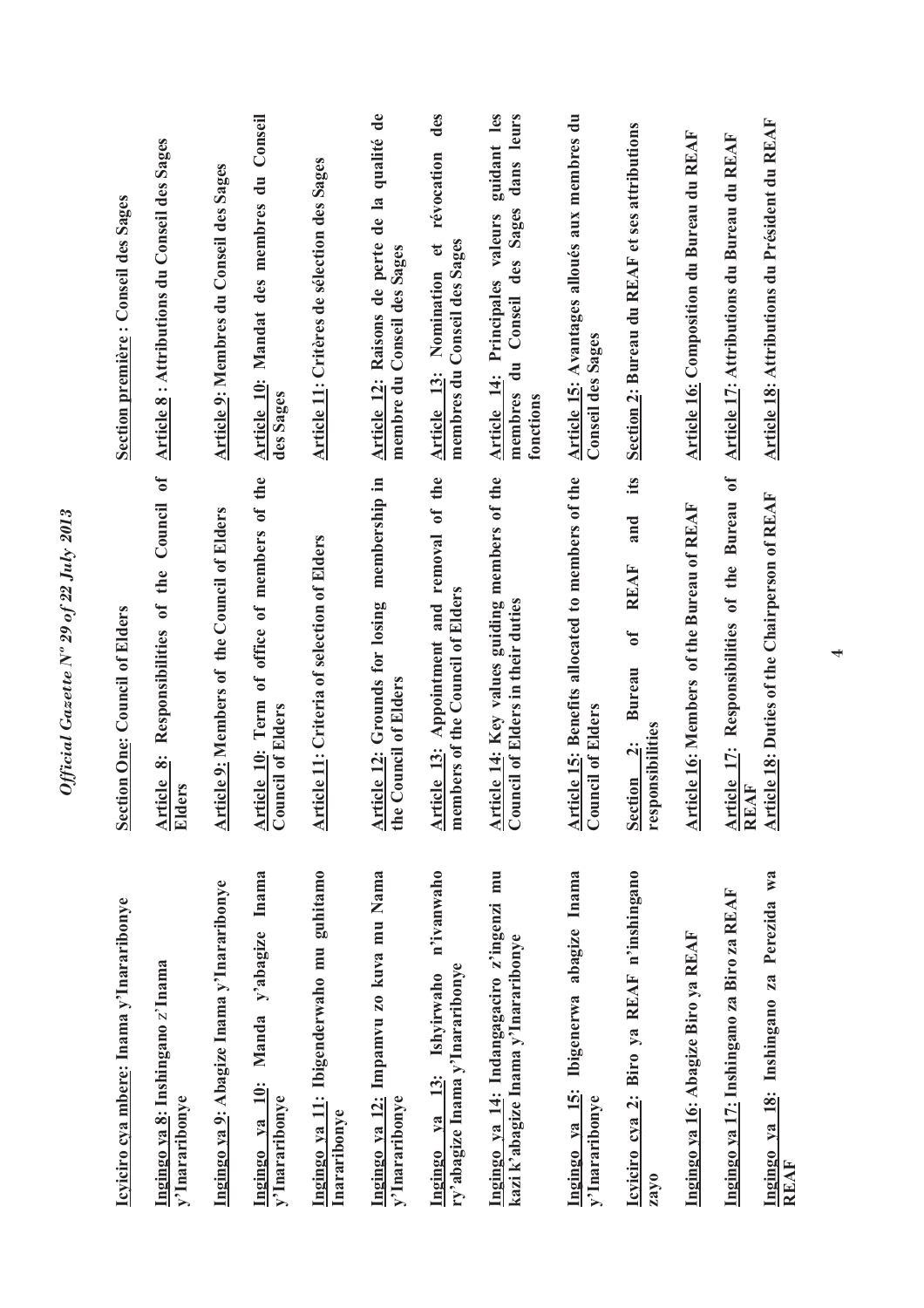| Ingingo ya 19: Inshingano za Visi Perezida<br>wa REAF                                          | Article 19: Duties of the Vice Chairperson of<br><b>REAF</b>                        | Article 19: Attributions du Vice-Président du<br>REAF                                 |
|------------------------------------------------------------------------------------------------|-------------------------------------------------------------------------------------|---------------------------------------------------------------------------------------|
| UMUTWE WA IV: IMIKORERE Y'INAMA<br>Y'INARARIBONYE                                              | THE<br><b>FO</b><br><b>FUNCTIONING</b><br>COUNCIL OF ELDERS<br>i.<br><b>CHAPTER</b> | $\overline{\mathbf{D}}$<br>IV: FONCTIONNEMENT<br>CONSEIL DES SAGES<br><b>CHAPITRE</b> |
| Ingingo ya 20: Inama z'Inama y'Inararibonye                                                    | <b>Article 20:</b> Meetings of the Council of Elders                                | Article 20: Réunions du Conseil des Sages                                             |
| ry'ibyemezo<br><b>Ifatwa</b><br><b>21:</b><br>n'inyandikomvugo<br>$1$<br>Ingingo               | <b>Article 21: Decision-making and minutes</b>                                      | Article 21: Prise de décisions et procès-verbal                                       |
| Ingingo ya 22: Amategeko ngengamikorere                                                        | <b>Article 22: Internal rules and regulations</b>                                   | Article 22: Règlement d'ordre intérieur                                               |
| <b>ABAKOZI</b><br>$\ddot{\triangleright}$<br>N'UMUTUNGO BYA REAF<br>WA<br><b>UMUTWE</b>        | 5<br>STAFF AND PROPERTY<br><b>CHAPTER V:</b><br>REAF                                | ET<br>PERSONNEL<br>PATRIMOINE DU REAF<br>$\ddot{\triangleright}$<br><b>CHAPITRE</b>   |
| ba<br>23: Imicungire y'abakozi<br>y <sub>a</sub><br><b>Ingingo</b><br>REAF                     | Article 23: Management of the staff of REAF                                         | <b>Article 23: Gestion du personnel du REAF</b>                                       |
| Ingingo ya 24: Inkomoko y'umutungo wa<br>REAF                                                  | Article 24: Sources of the property of REAF                                         | Article 24: Sources du patrimoine du REAF                                             |
| Ingingo ya 25: Imikoreshereze, imicungire<br>n'imigenzurire by'umutungo                        | Article 25: Use, management and audit of the<br>property                            | gestion et audit du<br>Utilisation,<br>Article 25:<br>patrimoine                      |
| UMUTWE WA VI: INGINGO ZISOZA                                                                   | APTER VI: FINAL PROVISIONS<br><b>ED</b>                                             | <b>CHAPITRE VI: DISPOSITIONS FINALES</b>                                              |
| Ingingo ya 26: Itegurwa, isuzumwa n'itorwa<br>ry'iri tegeko                                    | Article 26: Drafting, consideration and adoption<br>of this Law                     | Article 26: Initiation, examen et adoption de la<br>présente loi                      |
| ry'ingingo<br>z'amategeko zinyuranyije n'iri tegeko<br>Ivanwaho<br><b>27:</b><br>ya<br>Ingingo | <b>Article 27: Repealing provision</b>                                              | Article 27: Disposition abrogatoire                                                   |
| Ingingo ya 28: Igihe iri tegeko ritangira<br>gukurikizwa                                       | <b>Article 28: Commencement</b>                                                     | Article 28: Entrée en vigueur                                                         |

Official Gazette Nº 29 of 22 July 2013 *Official Gazette Nº 29 of 22 July 2013*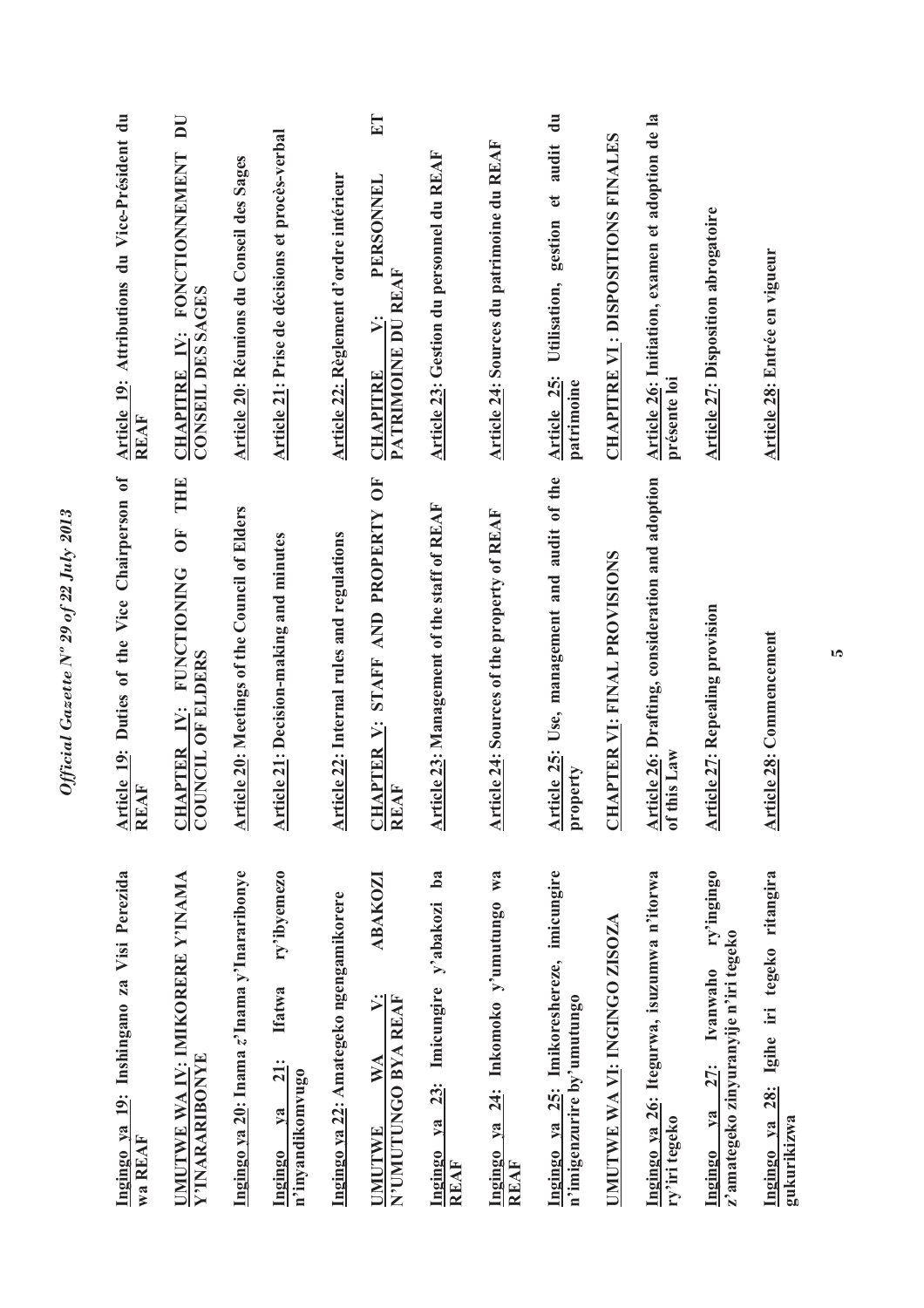| <b>URUBUGA</b><br>RW'INARARIBONYE<br>IMITERERE<br>RYO KUWA<br><b>RIKANAGENA</b><br><b>RISHYIRAHO</b><br>N'IMIKORERE BYARWO<br>Twebwe, KAGAME Paul,<br>N°39/2013<br>RWANDA<br><b>NGISHWANAMA</b><br>INSHINGANO.<br><b>ITEGEKO</b><br>16/06/2013<br>$Z^{\prime}$ U                         | <b>AND</b><br>16/06/2013<br>ESTABLISHING THE RWANDAN ELDERS<br>ADVISORY FORUM AND DETERMINING<br><b>ORGANISATION</b><br>$\overline{O}$<br>N°39/2013<br>We, KAGAME Paul.<br>MISSION,<br><b>FUNCTIONING</b><br>LAW<br><b>TTS</b> | CREATION DU FORUM CONSULTATIF<br><b>SON</b><br><b>SON</b><br>LOI Nº 39/2013 DU 16/06/2013 PORTANT<br>$E\Gamma$<br>MISSION,<br><b>RWANDAIS</b><br>ET<br>$S\Lambda$<br>Nous, KAGAME Paul,<br>FONCTIONNEMENT<br><b>SAGES</b><br>ORGANISATION<br><b>DETERMINANT</b><br>DES |
|------------------------------------------------------------------------------------------------------------------------------------------------------------------------------------------------------------------------------------------------------------------------------------------|--------------------------------------------------------------------------------------------------------------------------------------------------------------------------------------------------------------------------------|------------------------------------------------------------------------------------------------------------------------------------------------------------------------------------------------------------------------------------------------------------------------|
| <b>AMATEGEKO</b><br>YEMEJE, NONE NATWE DUHAMIJE,<br>KANDI DUTEGETSE KO RYANDIKWA<br>MU IGAZETI YA LETA YA REPUBULIKA<br>DUTANGAJE ITEGEKO RITEYE RITYA<br><b>ISHINGA</b><br>Perezida wa Repubulika;<br>Y'U RWANDA<br><b>INTEKO</b>                                                       | THE<br>AND ORDER IT BE<br>AND<br>PUBLISHED IN THE OFFICIAL GAZETTE<br>THE PARLIAMENT HAS ADOPTED<br><b>PROMULGATE</b><br>OF THE REPUBLIC OF RWANDA<br>President of the Republic;<br>FOLLOWING LAW<br>SANCTION,<br>WE           | LE PARLEMENT A ADOPTE ET NOUS<br>SANCTIONNONS, PROMULGUONS LA LOI<br>DONT LA TENEUR SUIT ET ORDONNONS<br>QU'ELLE SOIT PUBLIEE AU JOURNAL<br>DE LA REPUBLIQUE DU<br>Président de la République;<br>OFFICIEL<br>RWANDA                                                   |
| INTEKO ISHINGA AMATEGEKO:                                                                                                                                                                                                                                                                | E PARLIAMENT:<br>E                                                                                                                                                                                                             | LE PARLEMENT:                                                                                                                                                                                                                                                          |
| Umutwe w'Abadepite, mu nama yawo yo kuwa<br>27 Gicurasi 2013;                                                                                                                                                                                                                            | The Chamber of Deputies, in its session of<br>May 2013;<br>27                                                                                                                                                                  | La Chambre des Députés, en sa séance du 27 mai<br>2013;                                                                                                                                                                                                                |
| Umutwe wa Sena, mu nama yawo yo kuwa 24<br>Gicurasi 2013;                                                                                                                                                                                                                                | Senate, in its session of 24 May 2013;<br>The                                                                                                                                                                                  | Le Sénat, en sa séance 24 mai 2013;                                                                                                                                                                                                                                    |
| Ishingiye ku Itegeko Nshinga rya Repubulika<br>y'u Rwanda ryo kuwa 04 Kamena 2003 nk'uko<br>ngingo zaryo, iya 62, iya 66, iya 67, iya 88, iya<br>89, iya 90, iya 92, iya 93, iya 94, iya 95, iya 108,<br>ryavuguruwe kugeza ubu, cyane cyane mu<br>iya 113, iya 176, iya 183, n'iya 201; | Pursuant to the Constitution of the Republic of<br>Rwanda of 04 June 2003 as amended to date,<br>especially in Articles 62, 66, 67, 88, 89, 90, 92, 93,<br>95, 108, 113, 176, 183 and 201;<br>94,                              | Vu la Constitution de la République du Rwanda<br>du 04 juin 2003 telle que révisée à ce jour,<br>spécialement en ses articles 62, 66, 67, 88, 89, 90,<br>92, 93, 94, 95, 108, 113, 176, 183 et 201;                                                                    |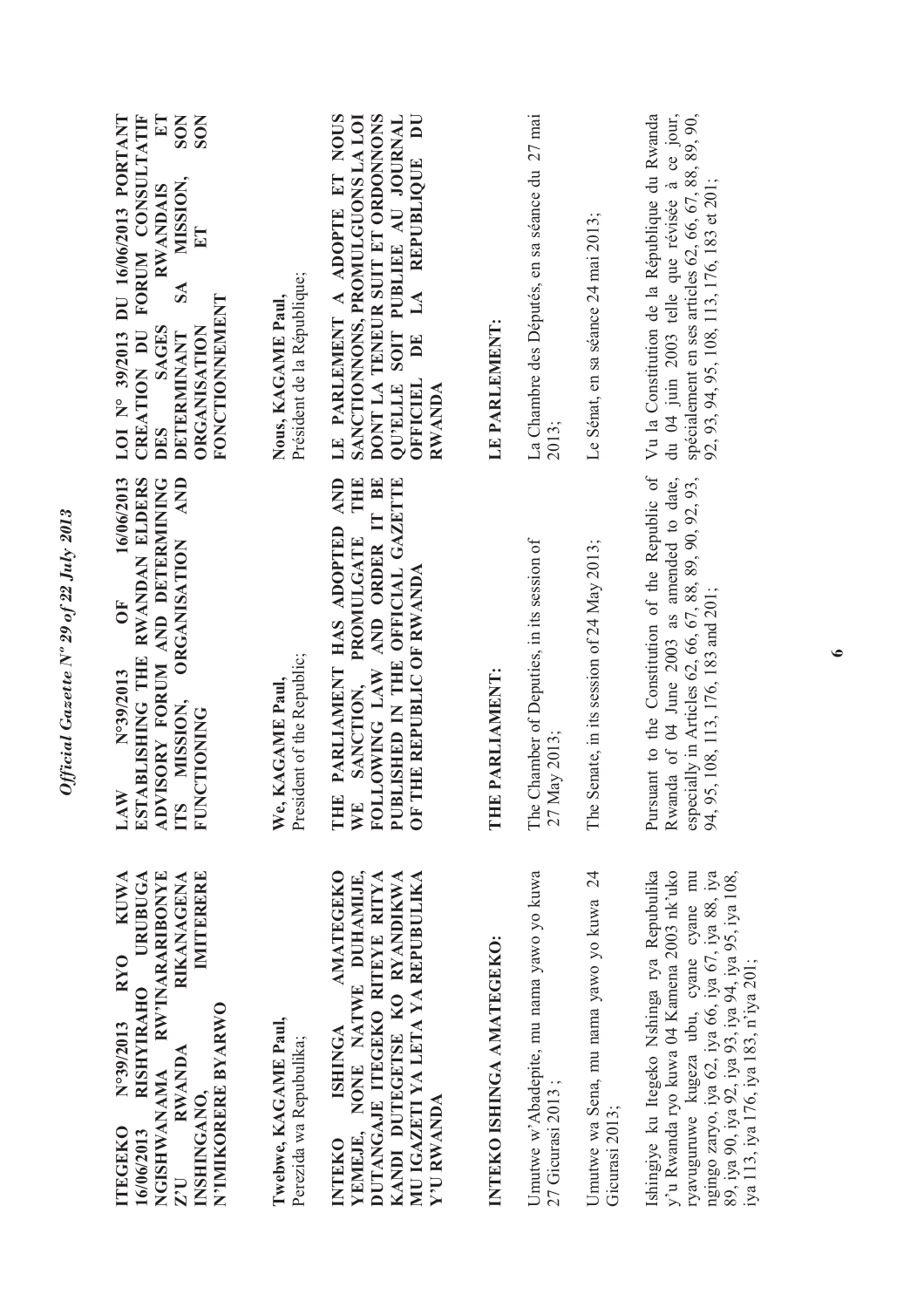| YEMEJE:                                                                                                                                                                                                                                                                                                                                                                                                                                                                                                                                                    | <b>ADOPTS:</b>                                                                                                                                                                                                                              | <b>ADOPTE:</b>                                                                                                                                                                                                                                                                        |
|------------------------------------------------------------------------------------------------------------------------------------------------------------------------------------------------------------------------------------------------------------------------------------------------------------------------------------------------------------------------------------------------------------------------------------------------------------------------------------------------------------------------------------------------------------|---------------------------------------------------------------------------------------------------------------------------------------------------------------------------------------------------------------------------------------------|---------------------------------------------------------------------------------------------------------------------------------------------------------------------------------------------------------------------------------------------------------------------------------------|
| <b>INGINGO</b><br><b>MBERE:</b><br>WA<br><b>RUSANGE</b><br><b>UMUTWE</b>                                                                                                                                                                                                                                                                                                                                                                                                                                                                                   | CHAPTER ONE: GENERAL PROVISIONS                                                                                                                                                                                                             | <b>DISPOSITIONS</b><br>PREMIER:<br><b>GENERALES</b><br><b>CHAPITRE</b>                                                                                                                                                                                                                |
| Ingingo ya mbere: Icyo iri tegeko rigamije                                                                                                                                                                                                                                                                                                                                                                                                                                                                                                                 | <b>Article One: Purpose of this Law</b>                                                                                                                                                                                                     | Article premier: Objet de la présente loi                                                                                                                                                                                                                                             |
| rw'Inararibonye z'u Rwanda, rwitwa "REAF"<br>ahinnye y'Icyongereza,<br>rikanagena inshingano, imiterere n'imikorere<br>Iri tegeko rishyiraho Urubuga Ngishwanama<br>magambo<br>byarwo.<br>mu                                                                                                                                                                                                                                                                                                                                                               | This Law establishes the Rwandan Elders Advisory<br>Forum, abbreviated as "REAF" and determines its<br>mission, organization and functioning.                                                                                               | du Forum<br>dénommé<br>« REAF » en sigle anglais, et détermine sa<br>mission, son organisation et son fonctionnement.<br>Rwandais,<br>création<br>Sages<br>présente loi porte<br>Consultatif des<br>La                                                                                |
| REAF ifite ubwigenge mu miyoborere no mu<br>micungire y'umutungo n'abakozi bayo.                                                                                                                                                                                                                                                                                                                                                                                                                                                                           | and financial<br>REAF shall have administrative<br>autonomy.                                                                                                                                                                                | $\sigma$<br>de l'autonomie financière<br>est doté<br>administrative.<br><b>REAF</b>                                                                                                                                                                                                   |
| Ingingo ya 2: Igisobanuro cy'ijambo                                                                                                                                                                                                                                                                                                                                                                                                                                                                                                                        | Article 2: Definition of a term                                                                                                                                                                                                             | <b>Article 2: Définition d'un terme</b>                                                                                                                                                                                                                                               |
| n'abagore<br>b'inyangamugayo, bafite nibura imyaka mirongo<br>"Inararibonye"<br>ubunararibonye<br>n'uburambe mu miyoborere y'Igihugu cyangwa<br>ijambo<br>$\frac{1}{2}$ (50) $\frac{1}{2}$ $\frac{1}{2}$ $\frac{1}{2}$ $\frac{1}{2}$ $\frac{1}{2}$ $\frac{1}{2}$ $\frac{1}{2}$ $\frac{1}{2}$ $\frac{1}{2}$ $\frac{1}{2}$ $\frac{1}{2}$ $\frac{1}{2}$ $\frac{1}{2}$ $\frac{1}{2}$ $\frac{1}{2}$ $\frac{1}{2}$ $\frac{1}{2}$ $\frac{1}{2}$ $\frac{1}{2}$ $\frac{1}{2}$ $\frac{1}{$<br>abagabo<br>tegeko,<br>y'izindi nzego.<br>$\equiv$<br>risobanura<br>Mun | As used in this Law, the term "Elders" means wise<br>values, aged at least fifty (50) years with<br>experience and expertise in the leadership of the<br>men and women of irreproachable moral and social<br>Country or other institutions. | Aux fins de la présente loi, le terme « Sages »<br>signifie les hommes et femmes intègres de valeurs<br>morales et sociales irréprochables, âgés d'au<br>moins cinquante (50) ans ayant l'expérience et<br>l'expertise en matière de leadership national ou<br>d'autres institutions. |
| Ingingo ya 3: Urwego rureberera REAF                                                                                                                                                                                                                                                                                                                                                                                                                                                                                                                       | <b>Article 3: Supervising authority of REAF</b>                                                                                                                                                                                             | Article 3: Autorité de tutelle du REAF                                                                                                                                                                                                                                                |
| wa<br>REAF irebererwa n'Ibiro bya Perezida<br>Repubulika.                                                                                                                                                                                                                                                                                                                                                                                                                                                                                                  | REAF shall be supervised by the Office of the<br>President of the Republic.                                                                                                                                                                 | REAF est placé sous la tutelle de la Présidence de<br>la République.                                                                                                                                                                                                                  |
| Ingingo ya 4: Icyicaro cya REAF                                                                                                                                                                                                                                                                                                                                                                                                                                                                                                                            | Head office of REAF<br>Article 4:                                                                                                                                                                                                           | Article 4: Siège du REAF                                                                                                                                                                                                                                                              |
| Icyicaro cya REAF kiri mu Mujyi wa Kigali,<br>Umurwa Mukuru wa Repubulika y'u Rwanda.                                                                                                                                                                                                                                                                                                                                                                                                                                                                      | of Kigali, the Capital of the Republic of<br>head office of REAF shall be located in the<br>The 1<br>City                                                                                                                                   | Le siège du REAF est établi dans la Ville de<br>Kigali, Capitale de la République du Rwanda. Il                                                                                                                                                                                       |

*Official Gazette Nº 29 of 22 July 2013* 

Official Gazette Nº 29 of 22 July 2013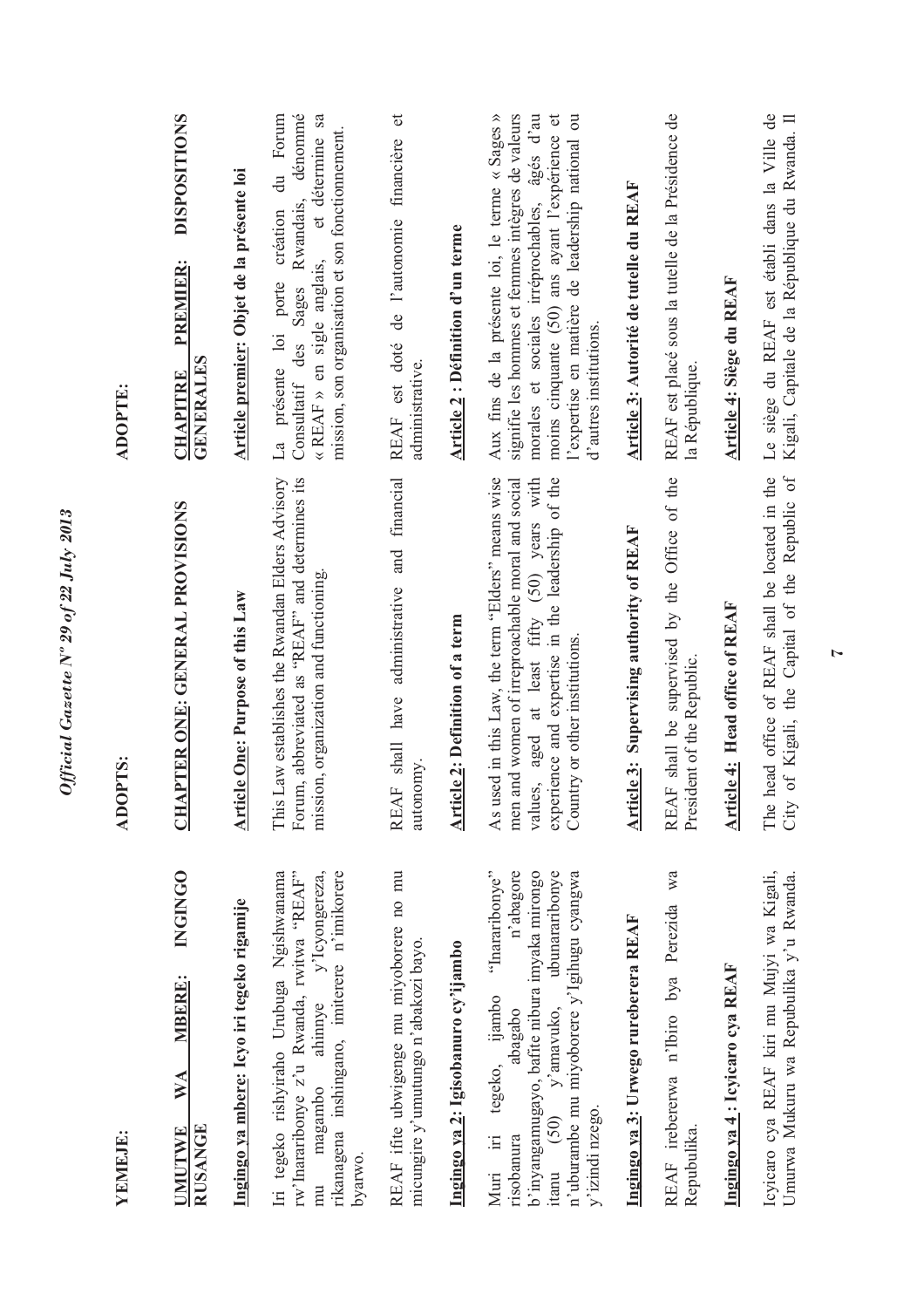| Gishobora kwimurirwa ahandi hose mu Rwanda<br>bibaye ngombwa.                                                                                                                                                                                         | $\Xi$<br>It may be transferred elsewhere<br>Rwanda whenever necessary.<br>Rwanda.                                                                                                                                  | peut, en cas de nécessité, être transféré en tout<br>autre lieu du territoire du Rwanda.                                                                                                                                                                                    |
|-------------------------------------------------------------------------------------------------------------------------------------------------------------------------------------------------------------------------------------------------------|--------------------------------------------------------------------------------------------------------------------------------------------------------------------------------------------------------------------|-----------------------------------------------------------------------------------------------------------------------------------------------------------------------------------------------------------------------------------------------------------------------------|
| UMUTWE WA II: INSHINGANO ZA REAF<br>N'IMIKORANIRE YAYO N'IBIRO BYA<br>PEREZIDA WA REPUBULIKA                                                                                                                                                          | CHAPTER II: MISSION OF REAF AND ITS<br>ATIONS WITH THE OFFICE OF THE<br>PRESIDENT OF THE REPUBLIC<br>REI                                                                                                           | <b>CHAPITRE II: MISSION DU REAF ET SES</b><br>RELATIONS AVEC LA PRESIDENCE DE<br><b>LA REPUBLIQUE</b>                                                                                                                                                                       |
| Ingingo ya 5: Inshingano za REAF                                                                                                                                                                                                                      | <b>Article 5: Mission of REAF</b>                                                                                                                                                                                  | <b>Article 5: Mission du REAF</b>                                                                                                                                                                                                                                           |
| REAF ifite inshingano yo kugira inama<br>wa politiki Igihugu kigenderaho ndetse no ku<br>Guverinoma ku bibazo by'Igihugu, ku murongo<br>mbogamizi zo mu rwego rw'imiyoborere myiza,<br>myiza<br>n'imibereho<br>ubukungu<br>y'abaturage.<br>ubutabera, | mission of REAF shall be to advise the<br>political orientation and challenges pertaining to<br>good governance, justice, economy and social<br>Government on national topical issues, national<br>welfare.<br>The | Gouvernement sur des questions d'actualité<br>nationale, sur l'orientation de la politique<br>nationale et sur les défis en matière de la bonne<br>gouvernance, la justice, l'économie et le bien-être<br>mission du REAF est de conseiller le<br>social.<br>$\mathbb{L}^a$ |
| REAF ikora ibisabwe cyangwa ibyibwirije.                                                                                                                                                                                                              | REAF shall act either on request or on its own<br>initiative.                                                                                                                                                      | REAF agit sur demande ou de sa propre initiative.                                                                                                                                                                                                                           |
| Ingingo ya 6: Imikoranire ya REAF n'Ibiro<br>bya Perezida wa Repubulika                                                                                                                                                                               | and the<br>Article 6: Relations between REAF<br>Office of the President of the Republic                                                                                                                            | $\mathbf{a}$<br>$\mathbf{e}$<br><b>REAF</b><br>entre<br>Présidence de la République<br>Relations<br>Article 6:                                                                                                                                                              |
| REAF ishyikiriza, buri mwaka n'igihe cyose<br>Perezida wa<br>Repubulika gahunda na raporo by'ibikorwa<br>bya<br>byerekeranye n'inshingano zayo.<br>Ibiro<br>bibaye ngombwa,                                                                           | REAF shall submit to the Office of the President of<br>Republic the action plan and activity report<br>related to its mission every year and whenever<br>necessary.<br>the                                         | REAF soumet, chaque année et chaque fois que<br>nécessaire, à la Présidence de la République le<br>plan d'action et le rapport d'activités relatifs à sa<br>mission.                                                                                                        |
| UMUTWE WA III: INZEGO ZIGIZE REAF<br>N'INSHINGANO ZAZO                                                                                                                                                                                                | REAF AND<br>UF<br>EIR RESPONSIBILITIES<br>CHAPTER III: ORGANS<br>E                                                                                                                                                 | $E$ T<br>CHAPITRE III: ORGANES DU REAF<br><b>LEURS ATTRIBUTIONS</b>                                                                                                                                                                                                         |
| Ingingo ya 7: Inzego za REAF                                                                                                                                                                                                                          | <b>Article 7: Organs of REAF</b>                                                                                                                                                                                   | Article 7 : Organes du REAF                                                                                                                                                                                                                                                 |
| REAF igizwe n'inzego ebyiri (2) zikurikira:                                                                                                                                                                                                           | REAF shall have the following two (2) organs:                                                                                                                                                                      | REAF est doté de deux (2) organes suivants:                                                                                                                                                                                                                                 |
| 1° Inama y'Inararibonye;                                                                                                                                                                                                                              | 1° Council of Elders;                                                                                                                                                                                              | 1° Conseil des Sages;                                                                                                                                                                                                                                                       |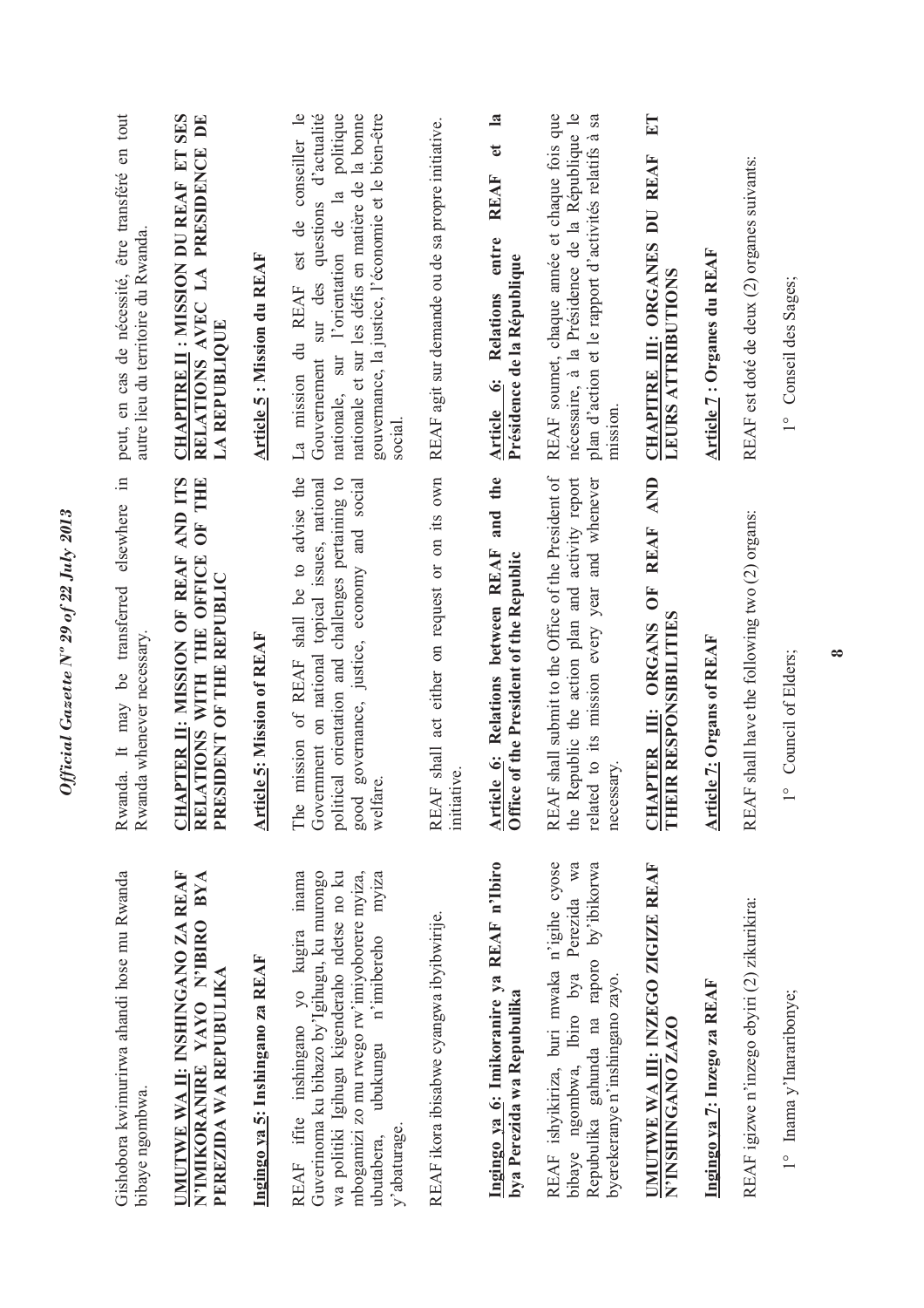| Biro ya REAF.<br>$\frac{1}{2}$                                                                                                                                                                                                                                                    | $\frac{1}{2}$           | Bureau of REAF.                                                                                                                                                                                                 | Bureau du REAF.<br>$\frac{1}{2}$                                                                                                                                                                                                                                   |
|-----------------------------------------------------------------------------------------------------------------------------------------------------------------------------------------------------------------------------------------------------------------------------------|-------------------------|-----------------------------------------------------------------------------------------------------------------------------------------------------------------------------------------------------------------|--------------------------------------------------------------------------------------------------------------------------------------------------------------------------------------------------------------------------------------------------------------------|
| Iteka rya Perezida rishobora kugena izindi nzego<br>za REAF.                                                                                                                                                                                                                      | of REAF.                | A Presidential Order may determine other organs                                                                                                                                                                 | déterminer d'autres<br>Un arrêté présidentiel peut<br>organes du REAF                                                                                                                                                                                              |
| Icyiciro cya mbere: Inama y'Inararibonye                                                                                                                                                                                                                                          |                         | <b>Section One: Council of Elders</b>                                                                                                                                                                           | Section première : Conseil des Sages                                                                                                                                                                                                                               |
| Ingingo ya 8: Inshingano z'Inama<br>y'Inararibonye                                                                                                                                                                                                                                |                         | Article 8: Responsibilities of the Council of<br>Elders                                                                                                                                                         | Article 8 : Attributions du Conseil des<br>Sages                                                                                                                                                                                                                   |
| Inama y'Inararibonye ni rwo rwego rukuru rwa<br>REAF                                                                                                                                                                                                                              | The<br>of R             | Council of Elders shall be the supreme organ<br>EAF.                                                                                                                                                            | Le Conseil des Sages est l'organe suprême du<br>REAF.                                                                                                                                                                                                              |
| Inama y'Inararibonye ifite inshingano zikurikira:                                                                                                                                                                                                                                 | The                     | Council of Elders shall have the following<br>responsibilities:                                                                                                                                                 | Le Conseil des Sages a les attributions suivantes:                                                                                                                                                                                                                 |
| gusuzuma no gutanga umuti cyangwa<br>inama ku bibazo byugarije Igihugu, ku<br>Igihugu<br>kigenderaho ndetse no ku mbogamizi zo<br>ubutabera, ubukungu n'imibereho myiza<br>rw'imiyoborere myiza,<br>politiki<br>Wa<br>mu rwego<br>y'abaturage;<br>murongo<br>$\frac{1}{\sqrt{2}}$ | $\frac{1}{\sqrt{2}}$    | to examine and propose solutions or give<br>challenges<br>advice on national topical issues, national<br>pertaining to good governance, justice,<br>orientation and<br>economy and social welfare;<br>political | donner des conseils sur des questions<br>bonne gouvernance, la justice, l'économie<br>examiner et proposer des solutions ou<br>d'actualité nationale, sur l'orientation<br>politique et sur les défis en matière de la<br>et le bien-être social;<br>$\frac{1}{1}$ |
| gukora ubushakashatsi bukenewe kugira<br>ngo bubafashe gutanga inama ikwiriye;<br>$\frac{1}{2}$                                                                                                                                                                                   | $\overset{\circ}{\sim}$ | the<br>conduct necessary research for<br>purposes of providing adequate advice;<br>$\circ$                                                                                                                      | nécessaires<br>conseils<br>des<br>recherches<br>proposer<br>$\mathbf{d}\mathbf{e}$<br>des<br>permettant<br>adéquats;<br>mener<br>$\frac{1}{2}$                                                                                                                     |
| kwemeza gahunda y'ibikorwa bya buri<br>y'ingengo<br>REAF<br>n'imbanzirizamushinga<br>bya<br>y'imari yayo;<br>mwaka<br>$3^{\circ}$                                                                                                                                                 | $\delta^{\circ}$        | to approve the annual plan of action and<br>the draft budget proposal of REAF;                                                                                                                                  | $\mathfrak{t}$<br>approuver le plan d'action annuel<br>l'avant-projet de budget du REAF;<br>$3^{\circ}$                                                                                                                                                            |
| 4° kwemeza raporo y'ibikorwa bya REAF;                                                                                                                                                                                                                                            | $\frac{1}{4}$           | to approve the activity report of REAF;                                                                                                                                                                         | approuver le rapport d'activités du REAF;<br>$\frac{1}{4}$                                                                                                                                                                                                         |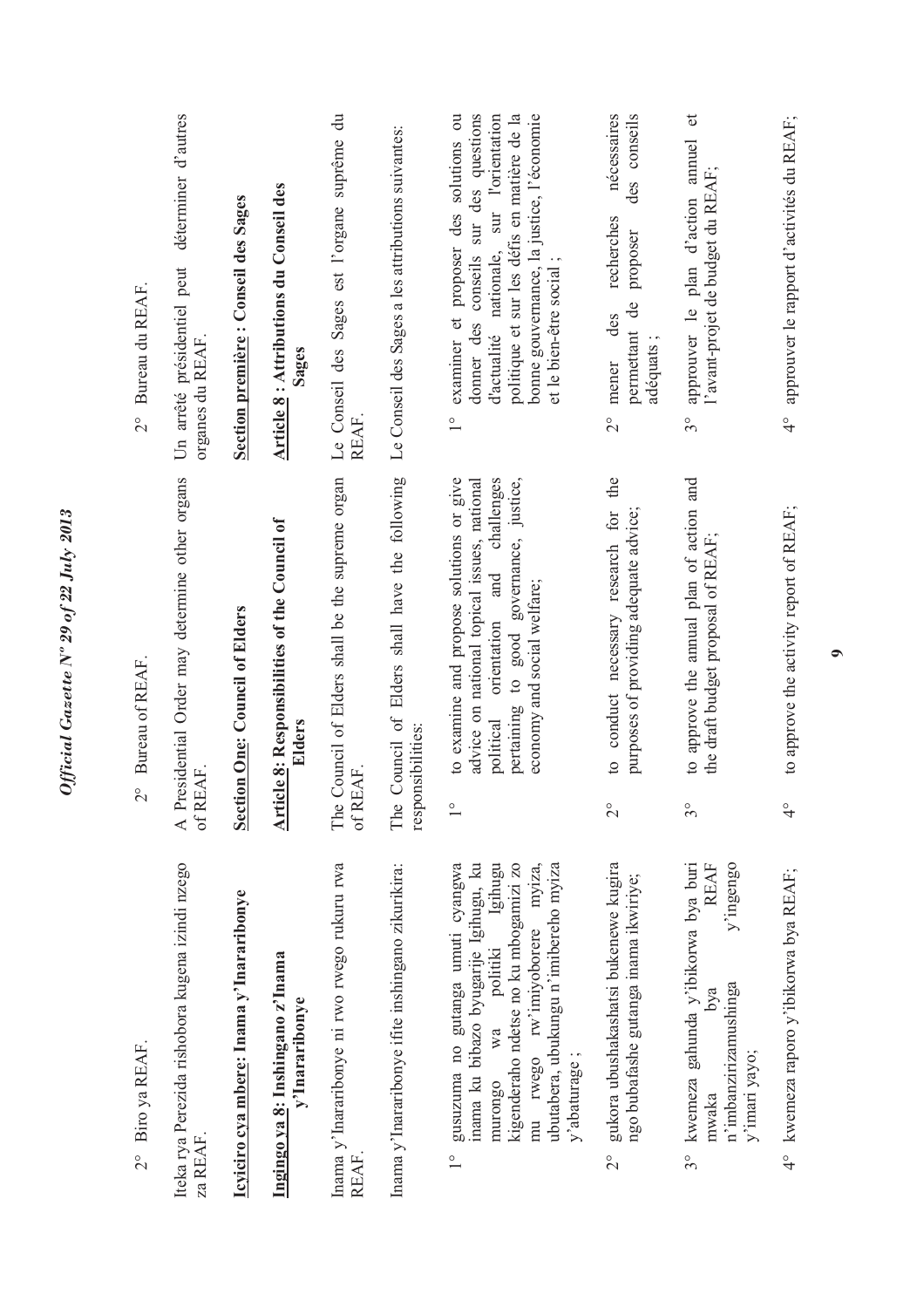| kwemeza amategeko ngengamikorere ya<br>REAF;<br>50                                              | to adopt the Internal Rules and Regulations<br>of REAF;<br>$5^{\circ}$                                                     | adopter le Règlement d'Ordre Intérieur du<br>REAF;<br>$5^{\circ}$                                                                      |
|-------------------------------------------------------------------------------------------------|----------------------------------------------------------------------------------------------------------------------------|----------------------------------------------------------------------------------------------------------------------------------------|
| gufata ibyemezo ku bindi bibazo byose<br>bijyanye n'inshingano za REAF.<br>$6^{\circ}$          | on any other issues<br>relating to the mission of REAF.<br>decisions<br>to make<br>$\delta^{\circ}$                        | prendre des décisions sur toutes autres<br>$\ddot{=}$<br>mission<br>$\mathbf{a}$<br>questions relevant de<br>REAF.<br>$\delta^{\circ}$ |
| Ingingo ya 9: Abagize Inama y'Inararibonye                                                      | Article 9: Members of the Council of Elders                                                                                | Article 9: Membres du Conseil des Sages                                                                                                |
| Inama y'Inararibonye igizwe n'abantu barindwi<br>(7), barimo Perezida na Visi Perezida.         | Council of Elders shall be comprised of seven<br>(7) Elders including the Chairperson and the Vice<br>Chairperson.<br>The  | $\mathfrak{S}$<br>Le Conseil des Sages est composé de sept<br>Sages dont le Président et le Vice-président.                            |
| Nibura mirongo itatu ku ijana (30%) muri bo<br>bagomba kuba ari abagore.                        | At least thirty per cent (30%) of members of the<br>Council of Elders must be females                                      | Au moins trente pour cent (30%) des membres du<br>Conseil des Sages doivent être de sexe féminin                                       |
| Iteka rya Perezida rishobora kongera umubare<br>w'Inararibonye, bitewe n'ibyo Igihugu gikeneye. | A Presidential Order may increase the number of<br>rs depending on the needs of the Country.<br>Elder                      | Un arrêté présidentiel peut augmenter le nombre<br>de Sages selon les besoins du Pays.                                                 |
| Ingingo ya 10: Manda y'abagize Inama<br>y'Inararibonye                                          | Article 10: Term of office of members of the<br><b>Council of Elders</b>                                                   | Article 10: Mandat des membres du Conseil<br>des Sages                                                                                 |
| Abagize Inama y'Inararibonye bagira manda<br>y'imyaka itanu (5) ishobora kongerwa.              | term of office of members of the Council of<br>rs shall be five (5) years renewable.<br>Elder<br>The                       | Les membres du Conseil des Sages ont un mandat<br>de cinq (5) ans renouvelable.                                                        |
| Ingingo ya 11: Ibigenderwaho mu guhitamo<br>Inararibonye                                        | <b>Article 11: Criteria of selection of Elders</b>                                                                         | Article 11: Critères de sélection des Sages                                                                                            |
| Abagize Inama y'Inararibonye batoranywa mu<br>bantu bujuje ibi bikurikira:                      | Members of the Council of Elders shall be selected<br>following<br>the<br>meeting<br>those<br>among<br>conditions:<br>from | Les membres du Conseil des Sages sont choisis<br>parmi les personnes remplissant les conditions<br>suivantes:                          |
| 1° kwemera kuba mu bayigize;                                                                    | accepting membership;<br>$\circ$                                                                                           | 1° accepter d'être membre;                                                                                                             |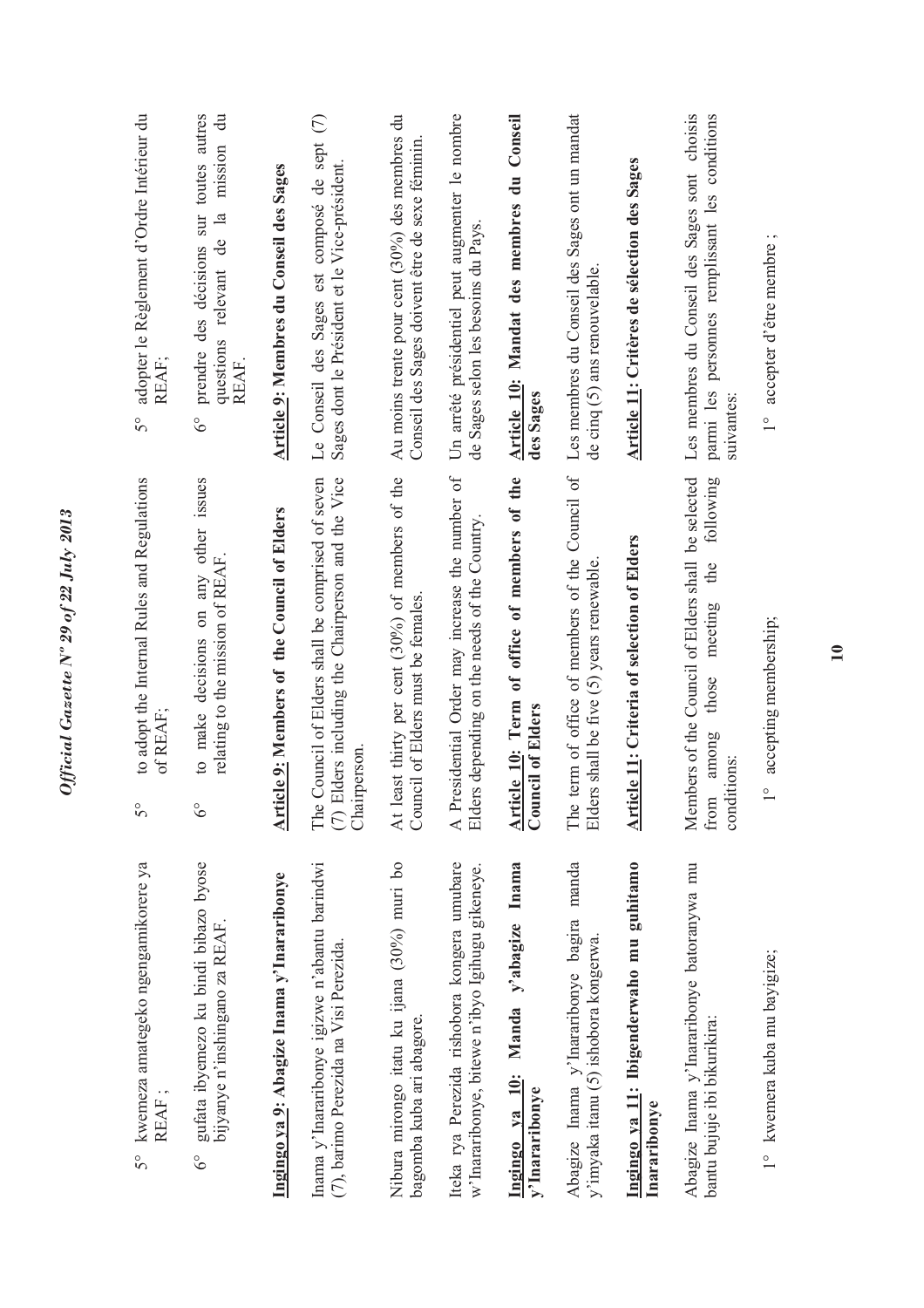| 2° kuba yaragize uruhare rugaragara mu<br>kubaka no guteza imbere Igihugu;                                                                        | $\equiv$<br>having played an important role<br>building and developing the Country;<br>$\overset{\circ}{\sim}$                                                           | avoir joué un rôle important dans la<br>construction et le développement du Pays;<br>$\frac{1}{2}$                                                                               |
|---------------------------------------------------------------------------------------------------------------------------------------------------|--------------------------------------------------------------------------------------------------------------------------------------------------------------------------|----------------------------------------------------------------------------------------------------------------------------------------------------------------------------------|
| kuba afite uburambe n'ubushobozi mu<br>gukemura ibibazo by'Igihugu;<br>$3^{\circ}$                                                                | having proven experience and ability in<br>solving national problems;<br>$\frac{1}{3}$                                                                                   | -ದ<br>avoir eu l'expérience et la capacité<br>résoudre des problèmes nationaux<br>$3^{\circ}$                                                                                    |
| 4° kuba yarabaye umuyobozi mu Nzego<br>Nkuru z'Igihugu;                                                                                           | having occupied a senior position in the<br>high institutions of the Country;<br>$\frac{1}{\sqrt{2}}$                                                                    | avoir occupé un poste de responsabilité<br>dans les hautes instances du pays;<br>$\frac{1}{4}$                                                                                   |
| 5° kuba yararanzwe n'ubwitange mu kazi;                                                                                                           | commitment<br>throughout his/her career;<br>demonstrated<br>having<br>$\mathcal{S}^{\circ}$                                                                              | avoir prouvé l'engagement tout au long de<br>sa carrière;<br>$\mathcal{S}^{\circ}$                                                                                               |
| remezo<br>amahame<br>Igihugu kigenderaho;<br>yubahiriza<br>6° kuba                                                                                | fundamental principles of the<br>respecting<br>country;<br>$\delta^{\circ}$                                                                                              | $\ddot{a}$<br>respect des principes fondamentaux<br>pays;<br>$\delta^{\circ}$                                                                                                    |
| 7° kuba afite nibura imyaka mirongo itanu<br>$(50)$ y'amavuko                                                                                     | being aged at least fifty (50) years.<br>$\zeta$                                                                                                                         | être âgé de cinquante (50) ans au moins.<br>$\frac{1}{2}$                                                                                                                        |
| Mu bubasha n'ubushishozi bwe, Umuyobozi<br>ashobora kandi gushyiraho undi wese yasanga<br>ushyiraho abagize Inama y'Inararibonye,<br>ari ngombwa. | The appointing authority of members of the<br>Council of Elders may also use his/her power and<br>diligence to appoint any other person as he/she<br>necessary.<br>deems | des Sages peut également user de son pouvoir et<br>de sa diligence pour nommer toute autre personne<br>L'autorité de nomination des membres du Conseil<br>qu'il juge nécessaire. |
| Ingingo ya 12: Impamvu zo kuva mu Nama<br>y'Inararibonye                                                                                          | <b>Article 12:</b> Grounds for losing membership of<br>the Council of Elders                                                                                             | Article 12: Raisons de perte de la qualité de<br>membre du Conseil des Sages                                                                                                     |
| Kuva mu Nama y'Inararibonye bituruka kuri<br>imwe mu mpamvu zikurikira:                                                                           | A member of the Council of Elders shall lose<br>membership on any of the following grounds:                                                                              | Un membre du Conseil des Sages perd sa qualité<br>de membre pour l'une des raisons suivantes                                                                                     |
| 1° manda irangiye;                                                                                                                                | his/her term of office expires;<br>$\frac{0}{1}$                                                                                                                         | 1° expiration du mandat;                                                                                                                                                         |
| yeguye ku bushake;<br>$\frac{1}{2}$                                                                                                               | he/she voluntarily resigns;<br>$\overset{\circ}{\sim}$                                                                                                                   | démission volontaire;<br>$\frac{1}{2}$                                                                                                                                           |
| atagishoboye kuzuza inshingano ze bitewe<br>n'uburwayi cyangwa ubumuga;<br>$3^{\circ}$                                                            | if he/she can no longer perform his/her<br>duties due to illness or disability;<br>$\frac{1}{3}$                                                                         | s'il ne peut plus remplir ses fonctions<br>suite à une maladie ou une incapacité<br>$3^{\circ}$                                                                                  |

Official Gazette Nº 29 of 22 July 2013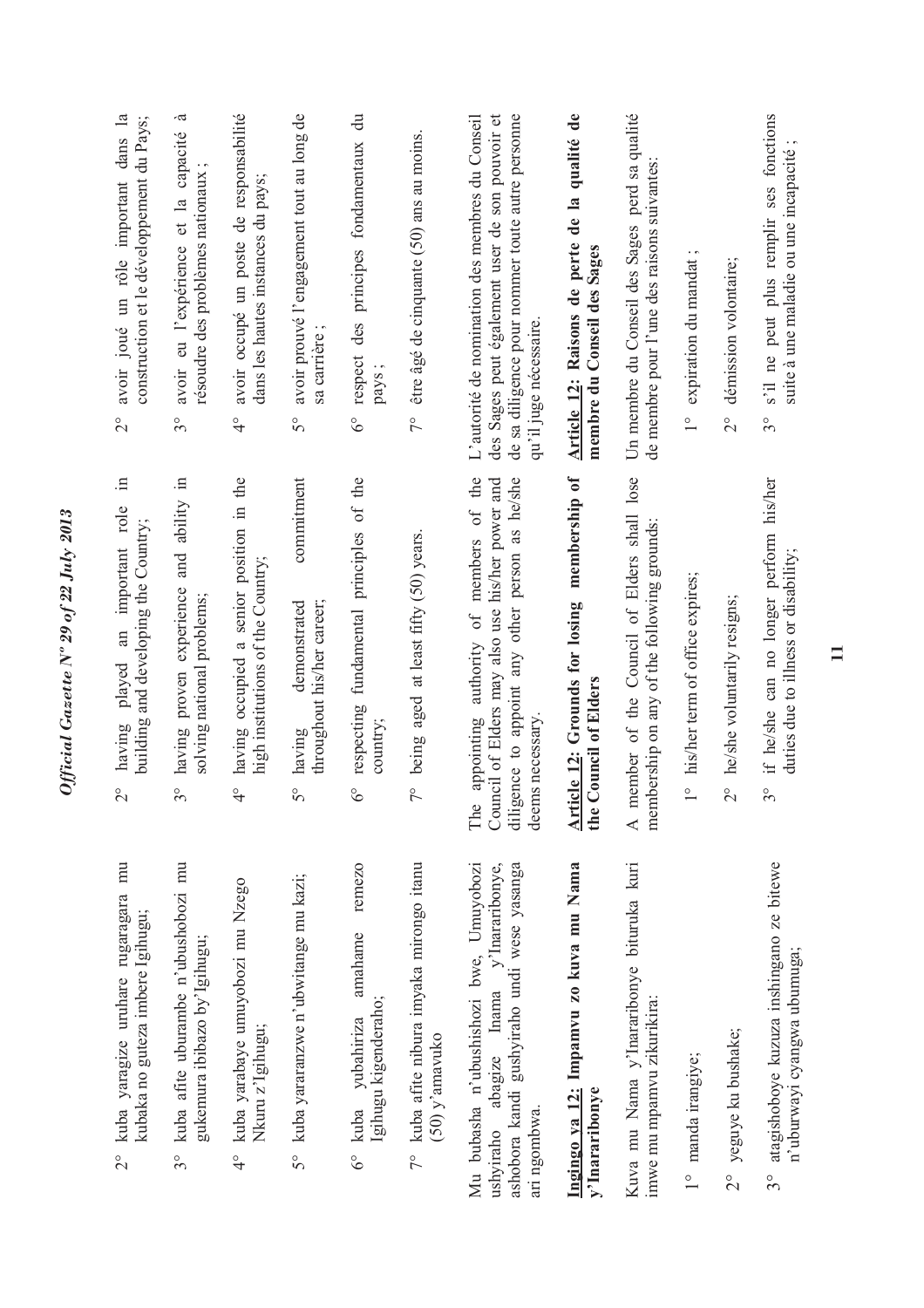| itajyanye<br>imyitwarire<br>n'inshingano ze;<br>agaragaweho<br>$\frac{6}{4}$                                                                                                                  | behaviour<br>incompatible with his/her duties;<br>demonstrates<br>he/she<br>$\frac{1}{4}$                                                                                 | comportement<br>incompatible avec ses fonctions;<br>$\mathbb{H}$<br>affiche<br>$\overline{s}$ <sup>3</sup><br>$\frac{1}{4}$                                          |
|-----------------------------------------------------------------------------------------------------------------------------------------------------------------------------------------------|---------------------------------------------------------------------------------------------------------------------------------------------------------------------------|----------------------------------------------------------------------------------------------------------------------------------------------------------------------|
| atacyujuje ibyashingiweho ashyirwa mu<br>Nama y'Inararibonye;<br>$5^{\circ}$                                                                                                                  | he/she no longer fulfils the requirements<br>of his/her<br>appointment to the Council of Elders;<br>at the time<br>considered<br>$5^{\circ}$                              | s'il ne remplit plus les conditions requises<br>pour sa nomination au Conseil des Sages;<br>$\tilde{5}^{\circ}$                                                      |
| akatiwe burundu igihano cy'igifungo<br>kingana cyangwa kirengeje amezi atandatu<br>(6) nta hanagura busembwa ryabayeho;<br>$6^\circ$                                                          | he/she has been finally sentenced to a term<br>of imprisonment equal to or greater than<br>six (6) months without rehabilitation;<br>$6^\circ$                            | s'il est condamné définitivement à une<br>$\overline{\mathrm{c}}$<br>égale à six (6) mois sans réhabilitation;<br>supérieure<br>peine d'emprisonnement<br>$6^\circ$  |
| $7^\circ$ apfuye.                                                                                                                                                                             | he/she dies.<br>$\frac{1}{2}$                                                                                                                                             | s'il décède.<br>$\sqrt{2}$                                                                                                                                           |
| kw'Inararibonye<br>Repubulika mu<br>ibaruwa ishinganye mu iposita cyangwa itanzwe<br>mu ntoki ifite icyemezo cy'iyakira.<br>kugezwa kuri Perezida wa<br>bushake<br>$\overline{a}$<br>Ukwegura | hand-delivery with acknowledgment of<br>Voluntary resignation by an Elder shall be tendered<br>President of the Republic by registered mail<br>or by<br>receipt<br>to the | La démission volontaire d'un Sage est présentée<br>au Président de la République par lettre<br>recommandée à la poste ou remise en main avec<br>accusé de réception. |
| n'ivanwaho<br>ry'abagize Inama y'Inararibonye<br>Ingingo ya 13: Ishyirwaho                                                                                                                    | Article 13: Appointment and removal of the<br>members of the Council of Elders                                                                                            | des<br>révocation<br>membres du Conseil des Sages<br>$\mathbf{e}$<br>Nomination<br>Article 13:                                                                       |
| Abagize Inama y'Inararibonye bashyirwaho<br>bakanavanwaho n'Iteka rya Perezida.                                                                                                               | Ъe<br>shall<br>appointed and removed by a Presidential Order.<br>Members of the Council of Elders                                                                         | Les membres du Conseil des Sages sont nommés<br>et révoqués par arrêté présidentiel.                                                                                 |
| Ingingo ya 14: Indangagaciro z'ingenzi mu<br>kazi k'abagize Inama y'Inararibonye                                                                                                              | Article 14: Key values guiding members of the<br>Council of Elders in their duties                                                                                        | guidant les<br>dans leurs<br>des Sages<br>Article 14: Principales valeurs<br>du Conseil<br>membres<br>fonctions                                                      |
| Mu kazi kabo, abagize Inama y'Inararibonye<br>cyane<br>cyane<br>n'indangagaciro zikurikira:<br>kurangwa<br>bagomba                                                                            | In discharging their duties, members of the Council<br>the<br>demonstrate<br>particularly<br>of Elders must<br>following values:                                          | Dans l'exercice de leurs fonctions, les membres<br>du Conseil des Sages doivent être guidés par les<br>valeurs suivantes:                                            |
| 1° kutabogama;                                                                                                                                                                                | being impartial;<br>$\frac{1}{1}$                                                                                                                                         | être impartiaux;<br>$\frac{1}{1}$                                                                                                                                    |
| 2° kubaha no kubahiriza inzego ziyobora                                                                                                                                                       | for<br>respect<br>ensuring<br>and<br>respecting<br>$\overline{C}$                                                                                                         | 2° respecter et faire respecter les institutions                                                                                                                     |

*Official Gazette Nº 29 of 22 July 2013*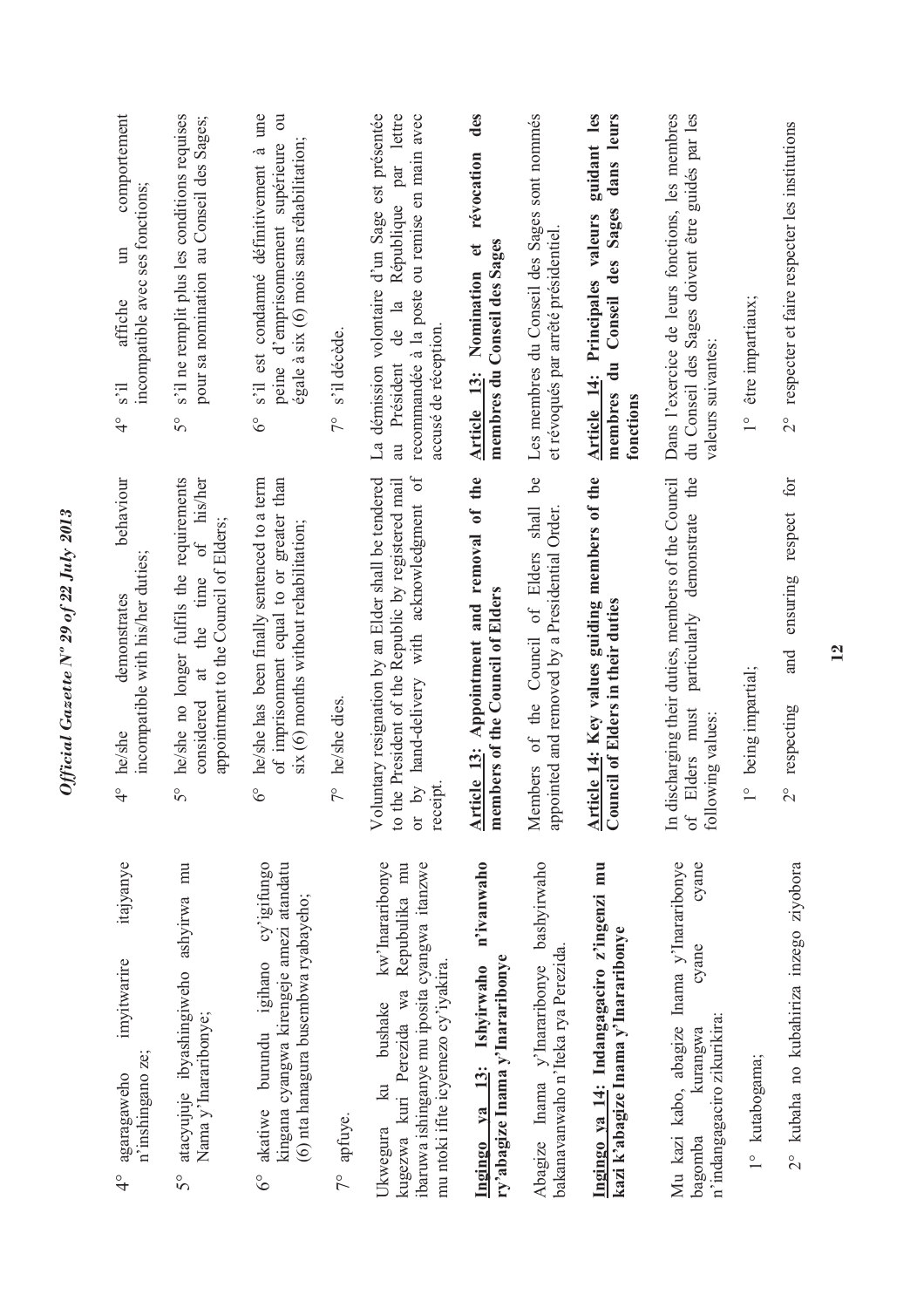| de l'Etat;               | être déterminés à lutter contre tout ce qui<br>peut porter atteinte à l'intégrité du pays et<br>de la population rwandaise;<br>$3^{\circ}$    | être déterminés à sauvegarder les valeurs<br>culturelles rwandaises.<br>$\frac{1}{4}$                 | Article 15: Avantages alloués aux membres du<br><b>Conseil des Sages</b>     | des<br>avantages alloués aux membres du Conseil des<br>Sages pour l'accomplissement de leurs fonctions.<br>Un arrêté présidentiel détermine la nature | Section 2: Bureau du REAF et ses attributions                                      | Article 16: Composition du Bureau du REAF        | Le Bureau du REAF est composé du Président et<br>du Vice-Président.                  | Article 17: Attributions du Bureau du REAF                   | Les attributions du Bureau du REAF sont les<br>suivantes                 | 1° diriger les activités du REAF;            | des<br>préparer les réunions du Conseil<br>Sages;<br>$\frac{1}{2}$          |
|--------------------------|-----------------------------------------------------------------------------------------------------------------------------------------------|-------------------------------------------------------------------------------------------------------|------------------------------------------------------------------------------|-------------------------------------------------------------------------------------------------------------------------------------------------------|------------------------------------------------------------------------------------|--------------------------------------------------|--------------------------------------------------------------------------------------|--------------------------------------------------------------|--------------------------------------------------------------------------|----------------------------------------------|-----------------------------------------------------------------------------|
| Government institutions; | being committed to preventing anything<br>that may undermine the integrity of the<br>country and that of the Rwandan people;<br>$\frac{1}{2}$ | the<br>preserving<br>Rwandan cultural values<br>$\circ$<br>committed<br>being<br>$\frac{1}{\sqrt{2}}$ | Article 15: Benefits allocated to members of the<br><b>Council of Elders</b> | A Presidential Order shall determine the nature of<br>benefits allocated to members of the Council of<br>Elders in order to fulfill their duties      | its<br>and<br><b>REAF</b><br>0f<br><b>Bureau</b><br>responsibilities<br>Section 2: | <b>Article 16: Members of the Bureau of REAF</b> | The Bureau of REAF shall be composed of the<br>Chairperson and the Vice Chairperson. | Article 17: Responsibilities of the Bureau of<br><b>REAF</b> | The responsibilities of the Bureau of REAF shall<br>following:<br>be the | to head activities of REAF;<br>$\frac{0}{1}$ | to prepare meetings of the Council of<br>Elders;<br>$\overset{\circ}{\sim}$ |
| igihugu;                 | gukumira<br>Igihugu<br>$\overline{n}$<br>n' Abanyarwanda;<br>icyahungabanya<br>gushishikazwa<br>$3^{\circ}$                                   | kubungabunga<br>indangagaciro z'umuco nyarwanda.<br>$\overline{n}$<br>gushishikazwa<br>$\frac{1}{4}$  | Ingingo ya 15: Ibigenerwa abagize Inama<br>y'Inararibonye                    | Iteka rya Perezida rigena imiterere y'ibigenerwa<br>$ng_0$<br>kugira<br>abagize Inama y'Inararibonye<br>barangize neza inshingano zabo.               | Icyiciro cya 2: Biro ya REAF n'inshingano<br>zayo                                  | Ingingo ya 16: Abagize Biro ya REAF              | Visi<br>Biro ya REAF igizwe na Perezida na<br>Perezida.                              | Ingingo ya 17: Inshingano za Biro za REAF                    | Inshingano za Biro za REAF ni izi zikurikira:                            | 1° kuyobora imirimo ya REAF;                 | gutegura inama z'Inama y'Inararibonye;<br>$\frac{1}{2}$                     |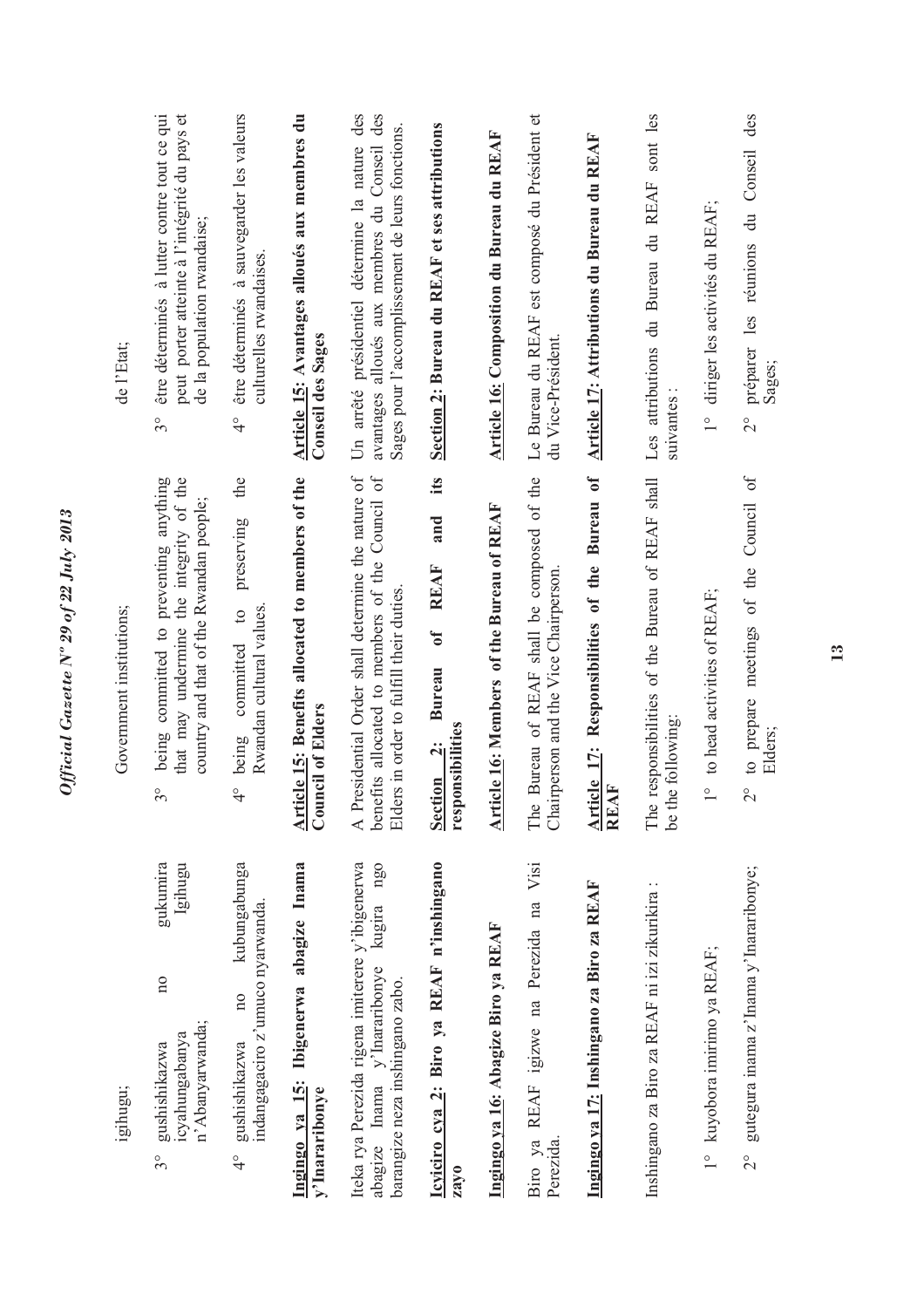| des<br>veiller à la mise en application<br>résolutions du Conseil des Sages;<br>$3^{\circ}$                  | faire le suivi des relations du REAF avec<br>d'autres organes<br>$\frac{1}{4}$       | Article 18: Attributions du Président du REAF           | Les attributions du Président du REAF sont les<br>suivantes:        | convoquer et présider les réunions du<br>Conseil des Sages;<br>$\frac{1}{1}$ | coordonner les activités du REAF;<br>$\overset{\circ}{\sim}$ | .ದ<br>l'intérieur et<br>à<br>représenter REAF<br>l'extérieur du pays;<br>$3^{\circ}$ | servir de porte-parole du REAF;<br>$\frac{1}{4}$ | à la<br>transmettre les rapports du REAF<br>Présidence de la République;<br>$5^{\circ}$                 | toutes les<br>$\sigma$<br>correspondances du REAF<br>signer tous les actes<br>$6^\circ$ | mission du REAF qui lui serait confiée<br>exécuter toute autre tâche rentrant dans la<br>par le Conseil des Sages.<br>$\tilde{7}^{\circ}$ |
|--------------------------------------------------------------------------------------------------------------|--------------------------------------------------------------------------------------|---------------------------------------------------------|---------------------------------------------------------------------|------------------------------------------------------------------------------|--------------------------------------------------------------|--------------------------------------------------------------------------------------|--------------------------------------------------|---------------------------------------------------------------------------------------------------------|-----------------------------------------------------------------------------------------|-------------------------------------------------------------------------------------------------------------------------------------------|
| the<br>implementation of<br>resolutions of the Council of Elders;<br>the<br>ensure<br>$\circ$<br>$3^{\circ}$ | to monitor REAF's relations with other<br>organs<br>$\frac{1}{4}$                    | <b>Article 18: Duties of the Chairperson of REAF</b>    | duties of the Chairperson of REAF shall be the<br>following:<br>The | to convene and chair meetings of the<br>Council of Elders;<br>$\frac{1}{1}$  | to coordinate activities of REAF;<br>$\overline{C}$          | to represent REAF within the country and<br>abroad;<br>$\mathcal{S}^{\circ}$         | to be the spokesperson of REAF;<br>$\frac{1}{4}$ | to transmit reports of REAF to the Office<br>of the President of the Republic;<br>$\mathcal{S}^{\circ}$ | to be a signatory to all documents and<br>correspondence of REAF;<br>$6^{\circ}$        | to perform any other duties related to the<br>mission of REAF as may be assigned by<br>the Council of Elders.<br>$\frac{1}{\sqrt{2}}$     |
| ibyemezo<br>bikorwa<br>by'Inama y'Inararibonye;<br>mu<br>gushyira<br>$3^\circ$                               | <b>REAF</b><br>ya<br>imikoranire<br>n'izindi nzego.<br>gukurikirana<br>$\frac{6}{4}$ | Ingingo ya 18: Inshingano za Perezida wa<br><b>REAF</b> | REAF ni izi<br>Perezida wa<br>Za<br>Inshingano<br>zikurikira:       | 1° gutumiza no kuyobora inama z'Inama<br>y'Inararibonye;                     | guhuza ibikorwa bya REAF;<br>$\frac{1}{2}$                   | guhagararira REAF mu Gihugu no mu<br>mahanga;<br>$3^{\circ}$                         | 4° kuba umuvugizi wa REAF;                       | wa<br>gushyikiriza Ibiro bya Perezida<br>Repubulika raporo za REAF;<br>$5^{\circ}$                      | gushyira umukono ku nyandiko zose<br>n'amabaruwa bya REAF;<br>$6^\circ$                 | gukora imirimo yose yasabwa n'inama<br>ijyanye<br>y'Inararibonye<br>n'inshingano za REAF<br>$V$ lnama<br>$7^{\circ}$                      |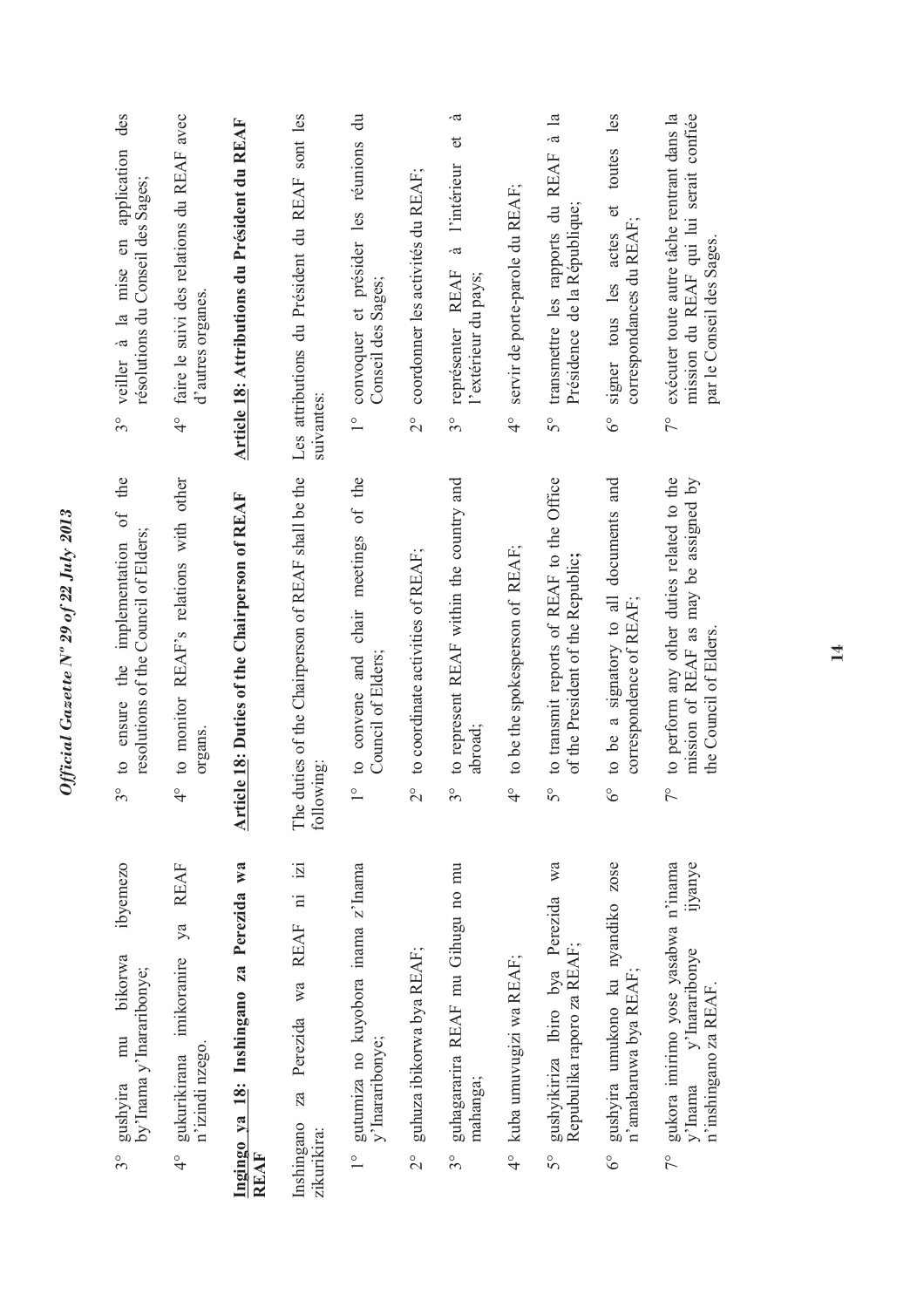| Ingingo ya 19: Inshingano za Visi Perezida<br>wa REAF                                                                                                                                                     | Article 19: Duties of the Vice Chairperson of<br>REAF                                                                                                                                                                                                                      | Article 19: Attributions du Vice-Président du<br>REAF                                                                                                                                                                                                 |
|-----------------------------------------------------------------------------------------------------------------------------------------------------------------------------------------------------------|----------------------------------------------------------------------------------------------------------------------------------------------------------------------------------------------------------------------------------------------------------------------------|-------------------------------------------------------------------------------------------------------------------------------------------------------------------------------------------------------------------------------------------------------|
| Inshingano za Visi Perezida ni izi zikurikira:                                                                                                                                                            | The duties of the Vice Chairperson shall be the<br>following:                                                                                                                                                                                                              | les<br>sont<br>Vice-Président<br>$\ddot{a}$<br>Les attributions<br>suivantes                                                                                                                                                                          |
| 1º kunganira Perezida no kumusimbura<br>igihe adahari;                                                                                                                                                    | to assist the Chairperson and to deputize<br>for him/her in case of absence;<br>$\frac{0}{1}$                                                                                                                                                                              | assister le Président dans ses fonctions et<br>le remplacer en cas d'absence;<br>$\frac{1}{1}$                                                                                                                                                        |
| kuba Umwanditsi w'inama y'Inama y'<br>Inararibonye;<br>$\frac{1}{2}$                                                                                                                                      | to act as the rapporteur of meetings of the<br>Council of Elders;<br>$\overset{\circ}{\sim}$                                                                                                                                                                               | $\ddot{\vec{a}}$<br>des réunions<br>servir de rapporteur<br>Conseil des Sages;<br>$\overset{\circ}{\sim}$                                                                                                                                             |
| gukora raporo z'ibikorwa bya REAF;<br>$3^{\circ}$                                                                                                                                                         | to prepare activity reports of REAF;<br>$\frac{1}{2}$                                                                                                                                                                                                                      | préparer les rapports d'activités du REAF;<br>$3^{\circ}$                                                                                                                                                                                             |
| gukora indi mirimo yose yasabwa<br>na<br>Perezida ijyanye n'inshingano za REAF.<br>n'Inama y'Inararibonye cyangwa<br>$\frac{1}{4}$                                                                        | to perform such other duties related to the<br>mission of REAF as may be assigned by<br>the Council of Elders or the Chairperson.<br>$\frac{1}{\sqrt{2}}$                                                                                                                  | exécuter toute autre tâche relevant de la<br>mission du REAF qui lui serait confiée<br>par le Conseil des Sages ou le Président.<br>$\frac{1}{4}$                                                                                                     |
| UMUTWE WA IV: IMIKORERE Y'INAMA<br>Y'INARARIBONYE                                                                                                                                                         | THE<br><b>FO</b><br>PTER IV: FUNCTIONING<br>COUNCIL OF ELDERS<br><b>CHAI</b>                                                                                                                                                                                               | $\overline{\mathbf{D}}$<br>CHAPITRE IV: FONCTIONNEMENT<br>CONSEIL DES SAGES                                                                                                                                                                           |
| z'Inama<br>Inama<br>20:<br>y'Inararibonye<br>$1$<br>Ingingo                                                                                                                                               | <b>Article 20: Meetings of the Council of Elders</b>                                                                                                                                                                                                                       | Article 20: Réunions du Conseil des Sages                                                                                                                                                                                                             |
| Inama y'Inama y'Inararibonye iterana igihe<br>kandi<br>ikayoborwa na Perezida cyangwa Visi Perezida<br>bibaye ngombwa. Itumizwa<br>igihe Perezida adahari.<br>cyose                                       | Council of Elders shall meet whenever<br>necessary. The meeting shall be convened and<br>presided over by the Chairperson or the Vice<br>Chairperson in case of absence of the Chairperson.<br>The                                                                         | Le Conseil des Sages se réunit chaque fois que de<br>besoin. Il est convoqué et présidé par le Président<br>$\ddot{=}$<br>d'absence<br>cas<br>$\epsilon$<br>ou le Vice-Président<br>Président                                                         |
| Iyo Perezida na Visi Perezida badahari, umukuru<br>mu myaka mu nararibonye atumiza inama<br>y'lnama y'lnararibonye ikitoramo uyiyobora<br>Inama y'Inararibonye ishobora gutumira mu<br>n'umwanditsi wayo. | The Council of Elders may invite to its meetings<br>In case of absence of the Chairperson and the Vice<br>the oldest among Elders shall<br>convene the Council of Elders' meeting which<br>shall elect from among its members the chair and<br>Chairperson,<br>rapporteur. | En cas d'absence du Président et du Vice-<br>Le Conseil des Sages peut inviter à ses réunions<br>Président, le doyen d'âge des sages convoque la<br>réunion du Conseil des sages qui élit en son sein<br>le Président de la séance et son rapporteur. |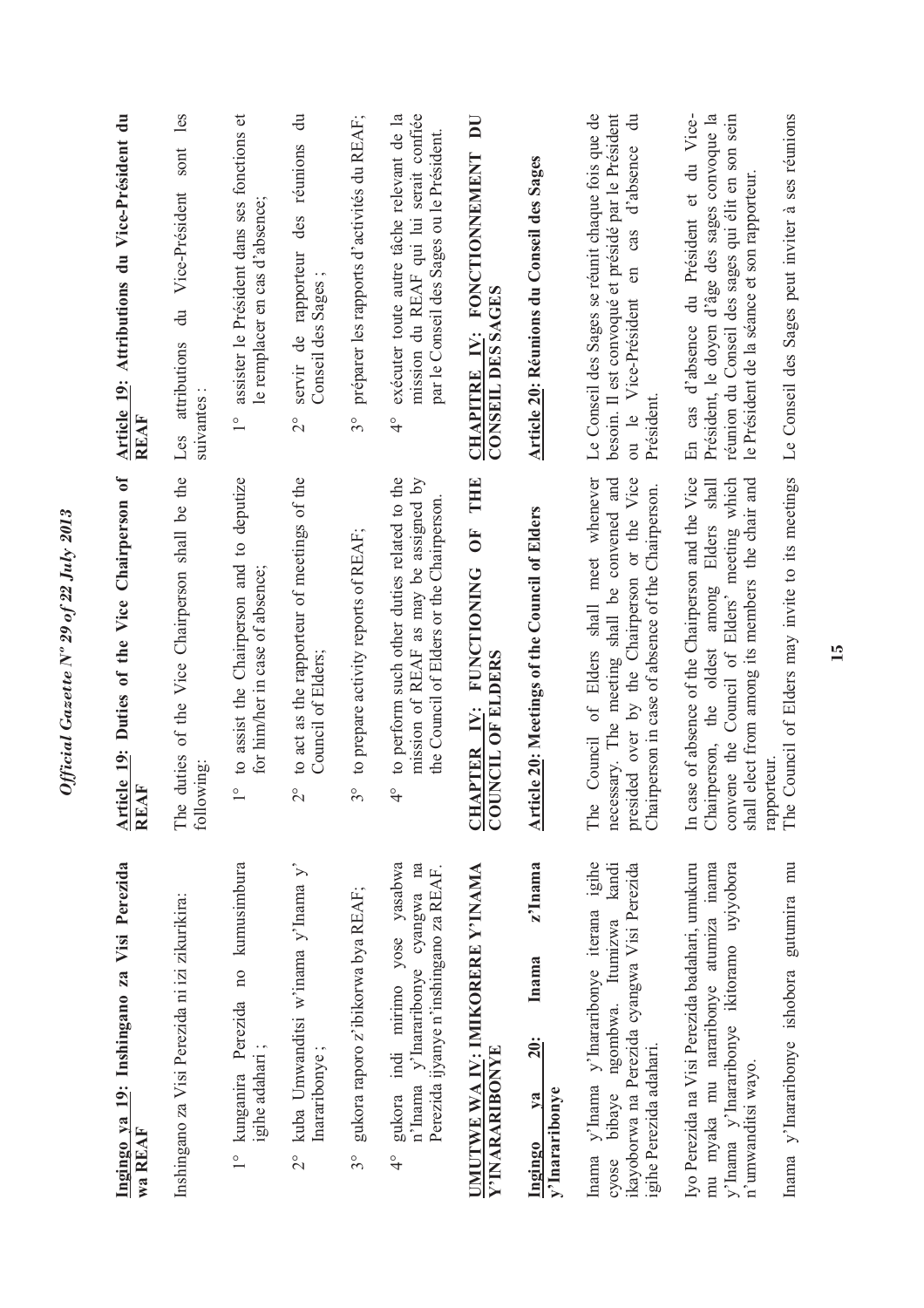| umuntu wese ufite ubuhanga<br>bwihariye kugira ngo ayungure ibitekerezo<br>zayo<br>nama                                                                                                                                                    | any person with special expertise for advice.                                                                                                                                                                                                                                                       | toute personne ayant une expertise particulière<br>pour avis                                                                                                                                                                                   |
|--------------------------------------------------------------------------------------------------------------------------------------------------------------------------------------------------------------------------------------------|-----------------------------------------------------------------------------------------------------------------------------------------------------------------------------------------------------------------------------------------------------------------------------------------------------|------------------------------------------------------------------------------------------------------------------------------------------------------------------------------------------------------------------------------------------------|
| gihe<br>gusa<br>ingingo zerekeranye n'ibyo yasabwe gutangaho<br>cy'ifata ry'ibyemezo, kandi akurikirana<br>Uwatumiwe ntiyemerewe gutora mu<br>ibitekerezo.                                                                                 | allowed to vote<br>decision-making and shall only participate<br>in debates related to items for which he/ she is<br>ivited person shall not be<br>requested to offer advice.<br>The in<br>during                                                                                                   | La personne invitée n'a pas le droit de vote lors de<br>débats concernant les points pour lesquels elle est<br>la prise des décisions et participe uniquement aux<br>consultée.                                                                |
| Ibiri ku murongo w'ibyigwa n'izindi nyandiko<br>wese mu bagize Inama y'Inararibonye hasigaye<br>nibura iminsi itatu (3) ngo inama iterane, keretse<br>zose zigomba kuganirwaho zohererezwa buri<br>iyo inama itumijwe ku buryo bwihutirwa. | transmitted to each member of the Council of<br>The items on the agenda and any other documents<br>discussed by the Council of Elders, shall be<br>at least three (3) days before the meeting,<br>urgent<br>the meeting is convened in<br>stances<br>Elders<br>unless<br>circum<br>$\frac{1}{2}$ be | autres<br>documents de discussion sont envoyés à chaque<br>jours avant la tenue de la réunion, sauf en cas de<br>membre du Conseil des Sages au moins trois (3)<br>que tous les<br>convocation urgente de la réunion.<br>L'ordre du jour ainsi |
| ry'ibyemezo<br><b>Ifatwa</b><br><b>21:</b><br>n'inyandikomvugo<br>$1$<br>Ingingo                                                                                                                                                           | <b>Article 21: Decision-making and minutes</b>                                                                                                                                                                                                                                                      | Article 21: Prise de décisions et procès-verbal                                                                                                                                                                                                |
| Ibyemezo by'Inama y'Inararibonye bifatwa ku<br>bwumvikane busesuye. Iyo bidashobotse bifatwa<br>ku bwiganze burunduye bw'amajwi y'abari mu<br>nama.                                                                                        | Resolutions of the Council of Elders shall be taken<br>by consensus. If not possible, they shall be taken<br>through an absolute majority vote of the members<br>presen                                                                                                                             | Les résolutions du Conseil des Sages sont prises<br>par consensus. Dans le cas contraire, elles sont<br>prises à la majorité absolue des membres présents<br>à la réunion.                                                                     |
| $v'$ Inama<br>yemezwa mu nama ikurikira<br>n'uwayiyoboye<br>$y'$ inama<br>umukono<br>n'umwanditsi wayo.<br>Invandikomvugo<br>y'Inararibonye<br>igashyirwaho                                                                                | The minutes of the Council of Elders' meeting<br>shall be adopted in the next meeting and signed by<br>the chairperson of the meeting and its rapporteur.                                                                                                                                           | Le procès-verbal de la réunion du Conseil des<br>Sages est approuvé lors de la réunion suivante et<br>$\sigma$<br>signé conjointement par celui qui l'a présidée<br>son rapporteur.                                                            |
| Ingingo ya 22: Amategeko ngengamikorere                                                                                                                                                                                                    | <b>Article 22: Internal rules and regulations</b>                                                                                                                                                                                                                                                   | <u>Article 22 : Règlement d'ordre intérieur</u>                                                                                                                                                                                                |
| atangazwa mu Igazeti ya Leta ya Repubulika y'u<br>Bitabangamiye ibiteganywa n'iri tegeko, REAF<br>ishyiraho amategeko ngengamikorere ayigenga<br><b>Rwanda</b>                                                                             | Without prejudice to the provisions of this Law,<br>shall establish its internal rules and<br>regulations which shall be published in the Official<br>Gazette of the Republic of Rwanda<br><b>REAF</b>                                                                                              | Sans préjudice des dispositions de la présente loi,<br>REAF établit son règlement d'ordre intérieur qui<br>est publié au Journal Officiel de la République du<br>Rwanda                                                                        |

## **Ingingo ya 21: Ifatwa ry'ibyemezo n'inyandikomvugo**  Ingingo ya<br>n'inyandikomv

## **Ingingo ya 22: Amategeko ngengamikorere**  Ingingo ya 22: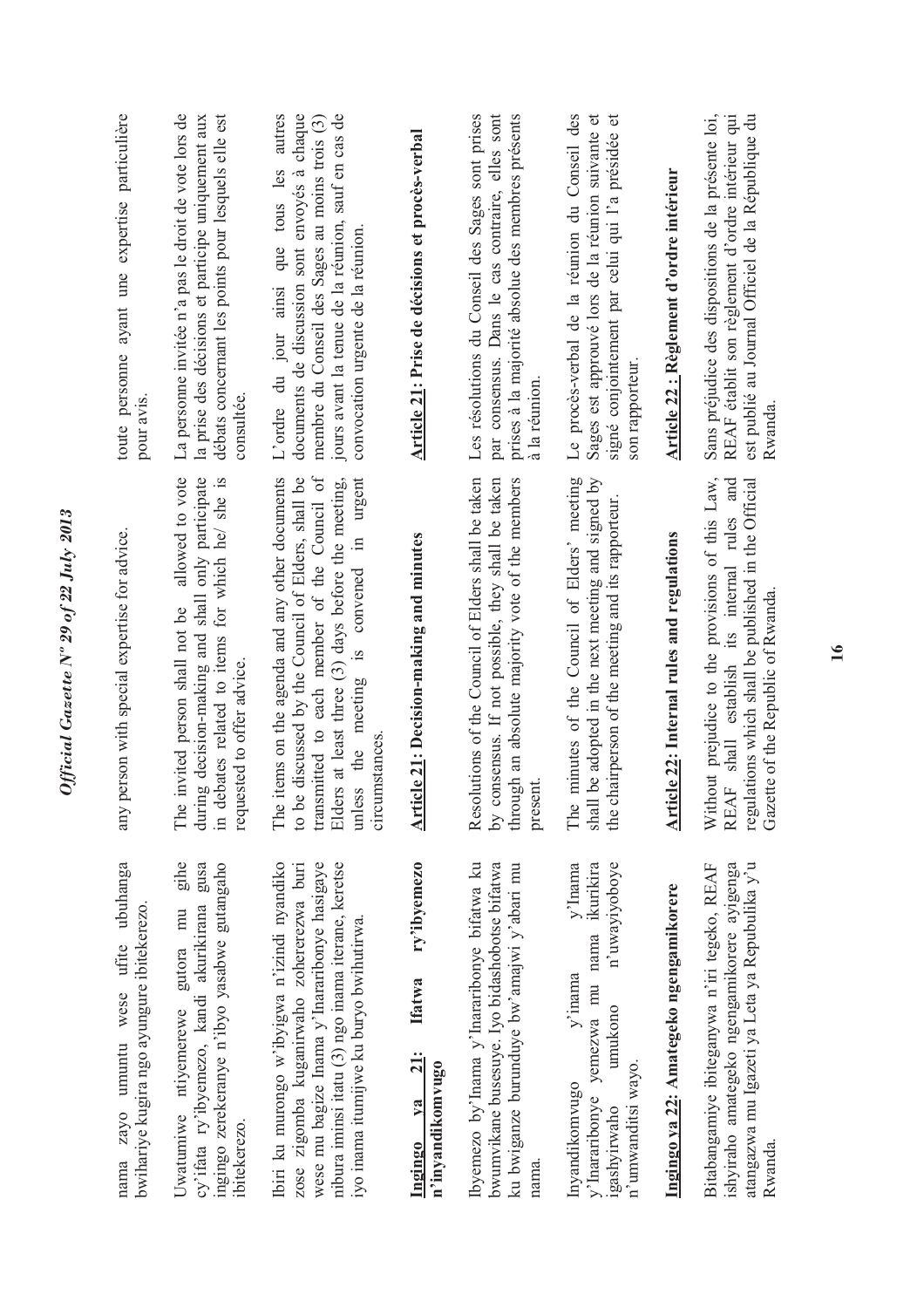| $E_{\rm T}$<br>PERSONNEL<br>PATRIMOINE DU REAF<br>$\ddot{v}$ :<br><b>CHAPITRE</b> | Article 23: Gestion du personnel du REAF                            | technique régi par le Statut Général de la Fonction<br>d'appui<br>personnel<br>d'un<br>Publique Rwandaise<br>est doté<br><b>REAF</b><br>$\operatorname{staff}$ | Article 24: Sources du patrimoine du REAF            | est composé de biens<br>Le patrimoine du REAF<br>meubles et immeubles.<br>of $\,$        | Le patrimoine du REAF provient du budget de<br>l'Etat.       | Il peut également provenir des subventions, dons<br>et legs des partenaires.          | gestion et audit du<br>Utilisation,<br>Article 25:<br>patrimoine        | L'utilisation, la gestion et l'audit du patrimoine du<br>aux<br>conformément<br>dispositions légales en la matière<br>effectués<br>REAF sont | <b>CHAPITRE VI : DISPOSITIONS FINALES</b> | Article 26: Initiation, examen et adoption de la<br>présente loi | La présente loi a été initiée en Anglais, examinée |
|-----------------------------------------------------------------------------------|---------------------------------------------------------------------|----------------------------------------------------------------------------------------------------------------------------------------------------------------|------------------------------------------------------|------------------------------------------------------------------------------------------|--------------------------------------------------------------|---------------------------------------------------------------------------------------|-------------------------------------------------------------------------|----------------------------------------------------------------------------------------------------------------------------------------------|-------------------------------------------|------------------------------------------------------------------|----------------------------------------------------|
| CHAPTER V: STAFF AND PROPERTY OF<br>REAF                                          | Article 23: Management of the staff of REAF                         | governed by the General Statute for Rwanda Public<br>shall have support and technical<br>Service.<br><b>REAF</b>                                               | Article 24: Sources of the property of REAF          | comprised<br>be<br>shall<br>able and immovable assets.<br>property of REAF<br>The<br>mov | property of REAF shall come from the State<br>budget.<br>The | donations and<br>grants,<br>from<br>bequests from partners.<br>come<br>also<br>It may | Article 25: Use, management and audit of the<br>property                | use, management and audit of the property of<br>REAF shall be carried out in accordance with the<br>relevant legal provisions<br>The         | APTER VI: FINAL PROVISIONS<br>E           | Article 26: Drafting, consideration and adoption<br>of this Law  | This Law was drafted in English, considered and    |
| ABAKOZI<br>$\ddot{ }$<br>N'UMUTUNGO BYA REAF<br>WA<br>UMUTWE                      | $ba$<br>y'abakozi<br>23: Imicungire<br>ya<br>Ingingo<br><b>REAF</b> | REAF igira abakozi bo mu rwego rwunganira<br>n'urwa tekiniki bagengwa na Sitati rusange<br>y'abakozi ba Leta.                                                  | Ingingo ya 24: Inkomoko y'umutungo wa<br><b>REAF</b> | n'ibintu<br>ugizwe<br>byimukanwa n'ibitimukanwa.<br><b>REAF</b><br>Wa<br>Umutungo        | REAF ukomoka ku ngengo<br>y'imari ya Leta.<br>wa<br>Umutungo | Ushobora gukomoka kandi ku nkunga, impano<br>n'indagano z'abafatanyabikorwa           | Ingingo ya 25: Imikoreshereze, imicungire<br>n'imigenzurire by'umutungo | n'imigenzurire<br>by'umutungo wa REAF bikorwa hakurikijwe<br>imicungire<br>amategeko abigenga<br>Imikoreshereze,                             | UMUTWE WA VI: INGINGO ZISOZA              | Ingingo ya 26: Itegurwa, isuzumwa n'itorwa<br>ry'iri tegeko      | Iri tegeko ryateguwe mu rurimi rw'lcyongereza,     |

Official Gazette Nº 29 of 22 July 2013